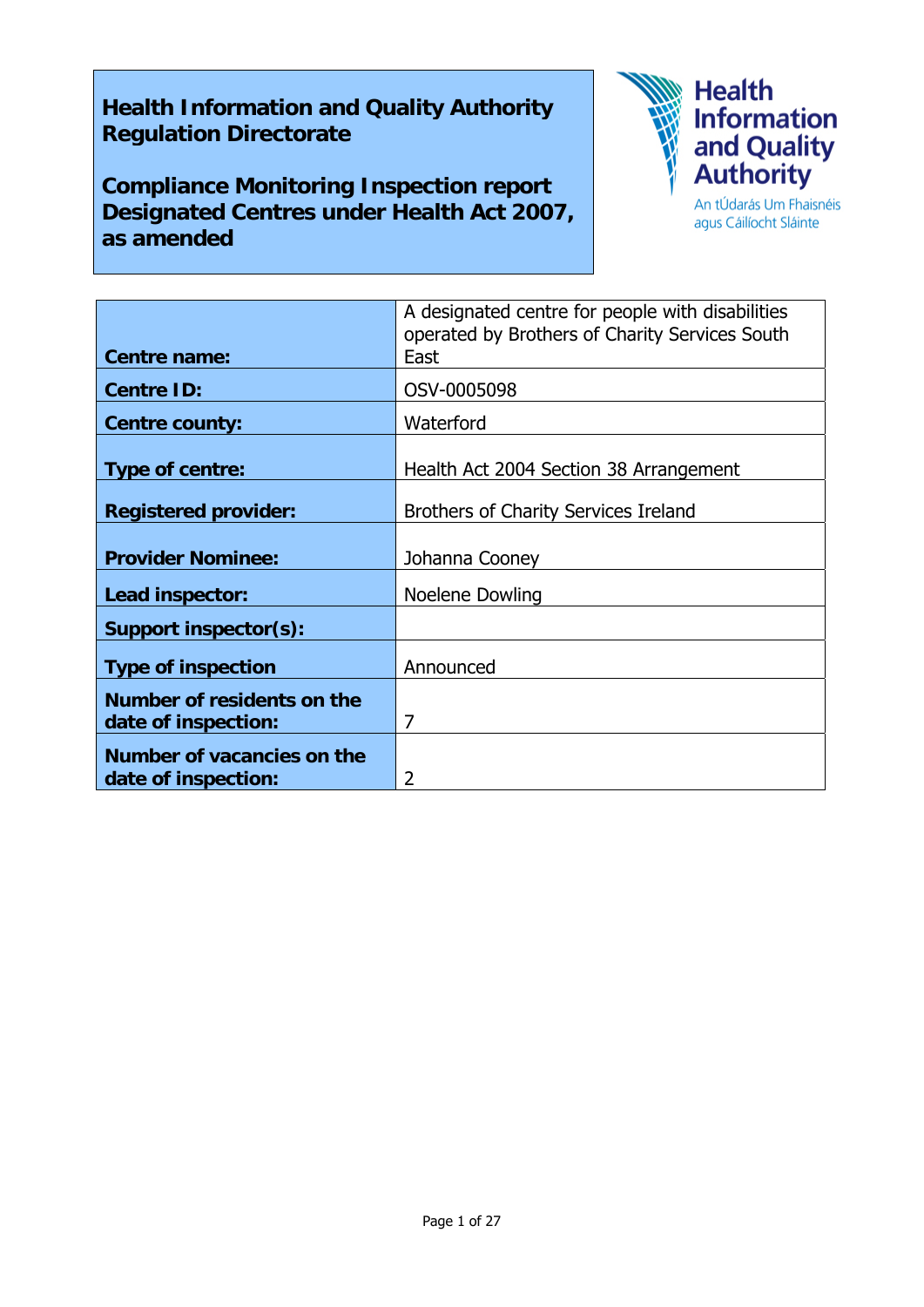### **About monitoring of compliance**

The purpose of regulation in relation to designated centres is to safeguard vulnerable people of any age who are receiving residential care services. Regulation provides assurance to the public that people living in a designated centre are receiving a service that meets the requirements of quality standards which are underpinned by regulations. This process also seeks to ensure that the health, wellbeing and quality of life of people in residential care is promoted and protected. Regulation also has an important role in driving continuous improvement so that residents have better, safer lives.

The Health Information and Quality Authority has, among its functions under law, responsibility to regulate the quality of service provided in designated centres for children, dependent people and people with disabilities.

Regulation has two aspects:

• Registration: under Section 46(1) of the Health Act 2007 any person carrying on the business of a designated centre can only do so if the centre is registered under this Act and the person is its registered provider.

▪ Monitoring of compliance: the purpose of monitoring is to gather evidence on which to make judgments about the ongoing fitness of the registered provider and the provider's compliance with the requirements and conditions of his/her registration.

Monitoring inspections take place to assess continuing compliance with the regulations and standards. They can be announced or unannounced, at any time of day or night, and take place:

▪ to monitor compliance with regulations and standards

▪ following a change in circumstances; for example, following a notification to the Health Information and Quality Authority's Regulation Directorate that a provider has appointed a new person in charge

▪ arising from a number of events including information affecting the safety or wellbeing of residents

The findings of all monitoring inspections are set out under a maximum of 18 outcome statements. The outcomes inspected against are dependent on the purpose of the inspection. Where a monitoring inspection is to inform a decision to register or to renew the registration of a designated centre, all 18 outcomes are inspected.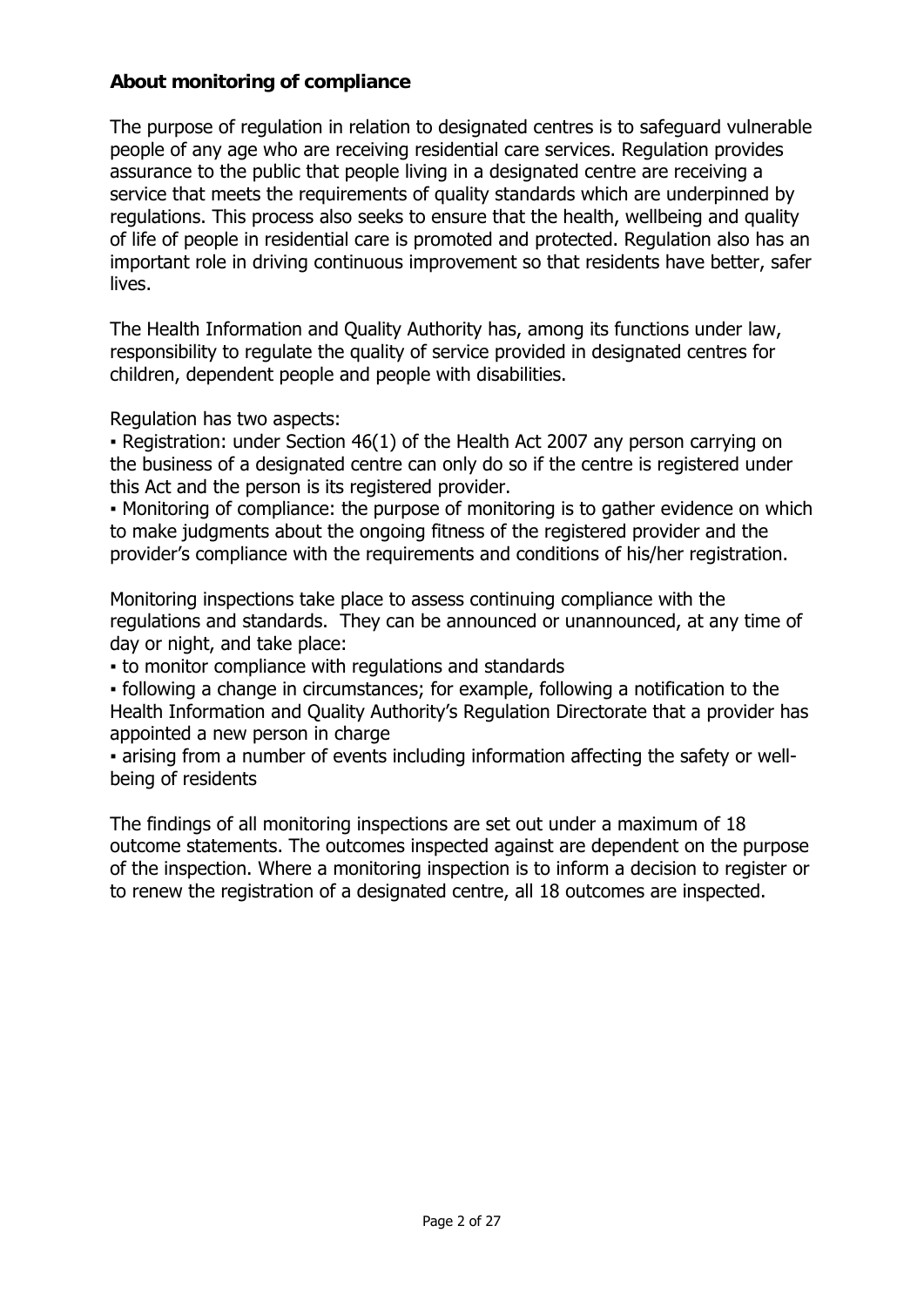**Compliance with the Health Act 2007 (Care and Support of Residents in Designated Centres for Persons (Children And Adults) With Disabilities) Regulations 2013, Health Act 2007 (Registration of Designated Centres for Persons (Children and Adults with Disabilities) Regulations 2013 and the National Standards for Residential Services for Children and Adults with Disabilities.**

This inspection report sets out the findings of a monitoring inspection, the purpose of which was to inform a registration decision. This monitoring inspection was announced and took place over 2 day(s).

#### **The inspection took place over the following dates and times**

| From:                  | To:                    |
|------------------------|------------------------|
| 16 February 2016 09:30 | 16 February 2016 19:30 |
| 17 February 2016 09:00 | 17 February 2016 14:00 |

The table below sets out the outcomes that were inspected against on this inspection.

| Outcome 01: Residents Rights, Dignity and Consultation                     |  |  |
|----------------------------------------------------------------------------|--|--|
| Outcome 02: Communication                                                  |  |  |
| Outcome 03: Family and personal relationships and links with the community |  |  |
| Outcome 04: Admissions and Contract for the Provision of Services          |  |  |
| <b>Outcome 05: Social Care Needs</b>                                       |  |  |
| Outcome 06: Safe and suitable premises                                     |  |  |
| Outcome 07: Health and Safety and Risk Management                          |  |  |
| Outcome 08: Safeguarding and Safety                                        |  |  |
| Outcome 09: Notification of Incidents                                      |  |  |
| Outcome 10. General Welfare and Development                                |  |  |
| Outcome 11. Healthcare Needs                                               |  |  |
| Outcome 12. Medication Management                                          |  |  |
| Outcome 13: Statement of Purpose                                           |  |  |
| Outcome 14: Governance and Management                                      |  |  |
| Outcome 15: Absence of the person in charge                                |  |  |
| Outcome 16: Use of Resources                                               |  |  |
| Outcome 17: Workforce                                                      |  |  |
| Outcome 18: Records and documentation                                      |  |  |

#### **Summary of findings from this inspection**

This was the first inspection of this centre which forms part of an organisation which has a number of designated centres in the region and others nationwide. This centre is designed to provide care for adult residents of mild intellectual and physical disability. The service is defined as a low support, semi independent service which can accommodate nine residents in total. All documentation required for the purpose of registration was available and in order.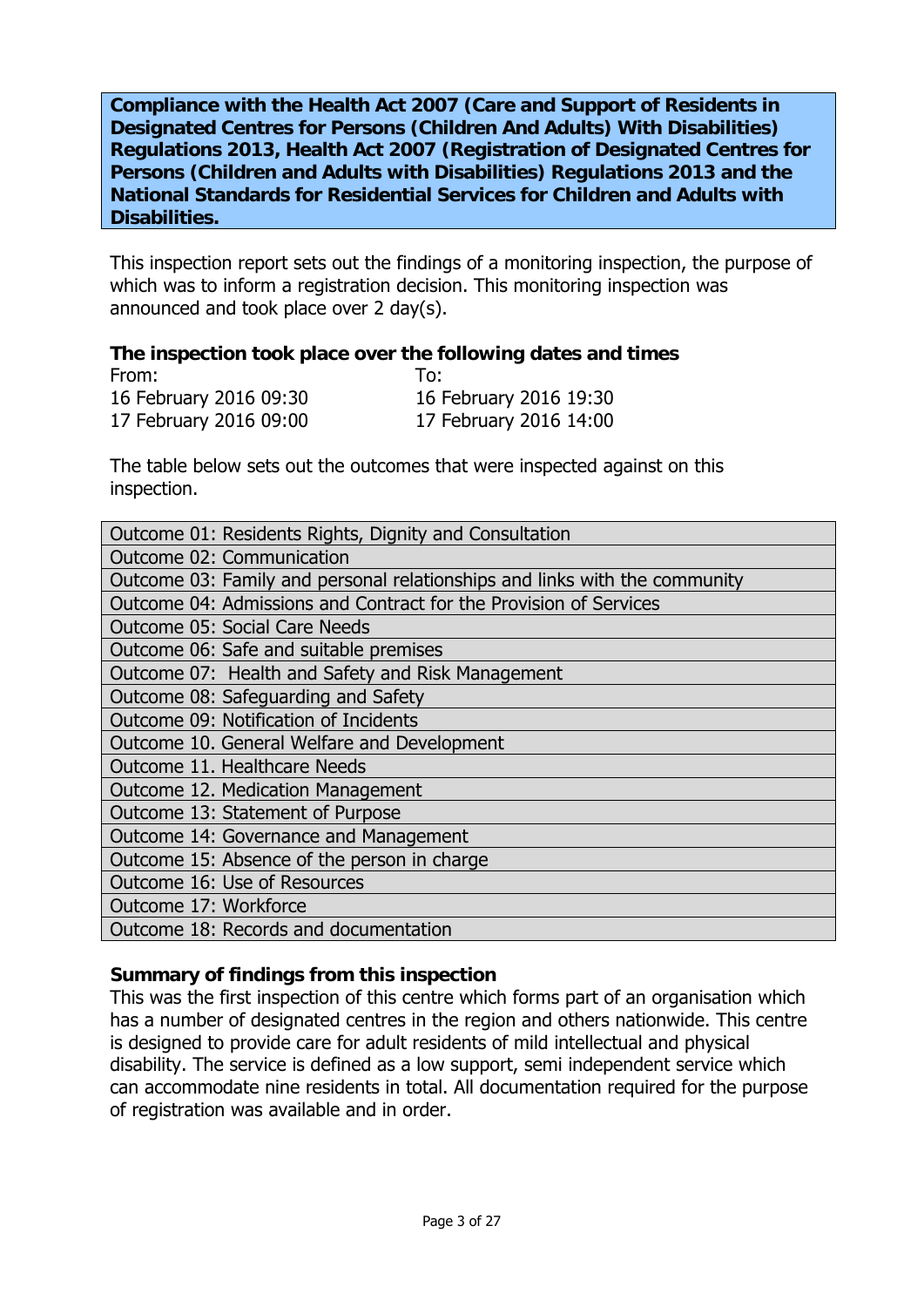The inspection was announced and took place over two days. All 18 of the outcomes required demonstrating compliance with the legislation and regulations were inspected against. As part of the inspection the inspector met with residents and staff members and staff of the social work department.

The inspector observed practices and reviewed documentation including personal plans, medical records, accident and incident reports, policies, procedures and staff files. The authority received a number of completed questionnaires from relatives and some residents and the commentary in these were very positive in regard to the support available to them, the value they placed on their independence and how they were supported by staff in maintaining this independence and making decisions.

In support of their staff the residents said that they felt the staff had too much paperwork to do and this took away from the time available to spend with them. This inspection found that the provider was in substantial compliance with the regulations with some improvements required. There were effective and suitable governance arrangements in place.

There was evidence of good practice found in recruitment procedures and complaint management. Good practice in health care and access to allied health care service including mental health services was evident. There was effective and timely multidisciplinary involvement evident. Risk management strategies were balanced and proactive.

The premises consists of six apartments with three suitable to accommodate two residents and three accommodating one resident. There were seven residents living in the centre at the time of the inspection.

Residents and their representatives via questionnaires told the inspector that they had significant involvement in the development of personal plans as they wished themselves. They told of meaningful day time activities, work and recreation of their own choosing.

Some improvements were required in the following areas;

- personal planning which incorporates the assessed needs of the residents and systems for monitoring their implementation
- the provision of fire doors in the apartment
- more robust safeguarding procedures and a cohesive approach to the management of some behaviours.
- a review of the availability and deployment of staff.

The Action Plan at the end of the report identifies areas where improvements are needed to meet the requirements of the Health Act 2007 (Care and Support of Residents in Designated Centres for Persons (Children and Adults) With Disabilities) Regulations 2013.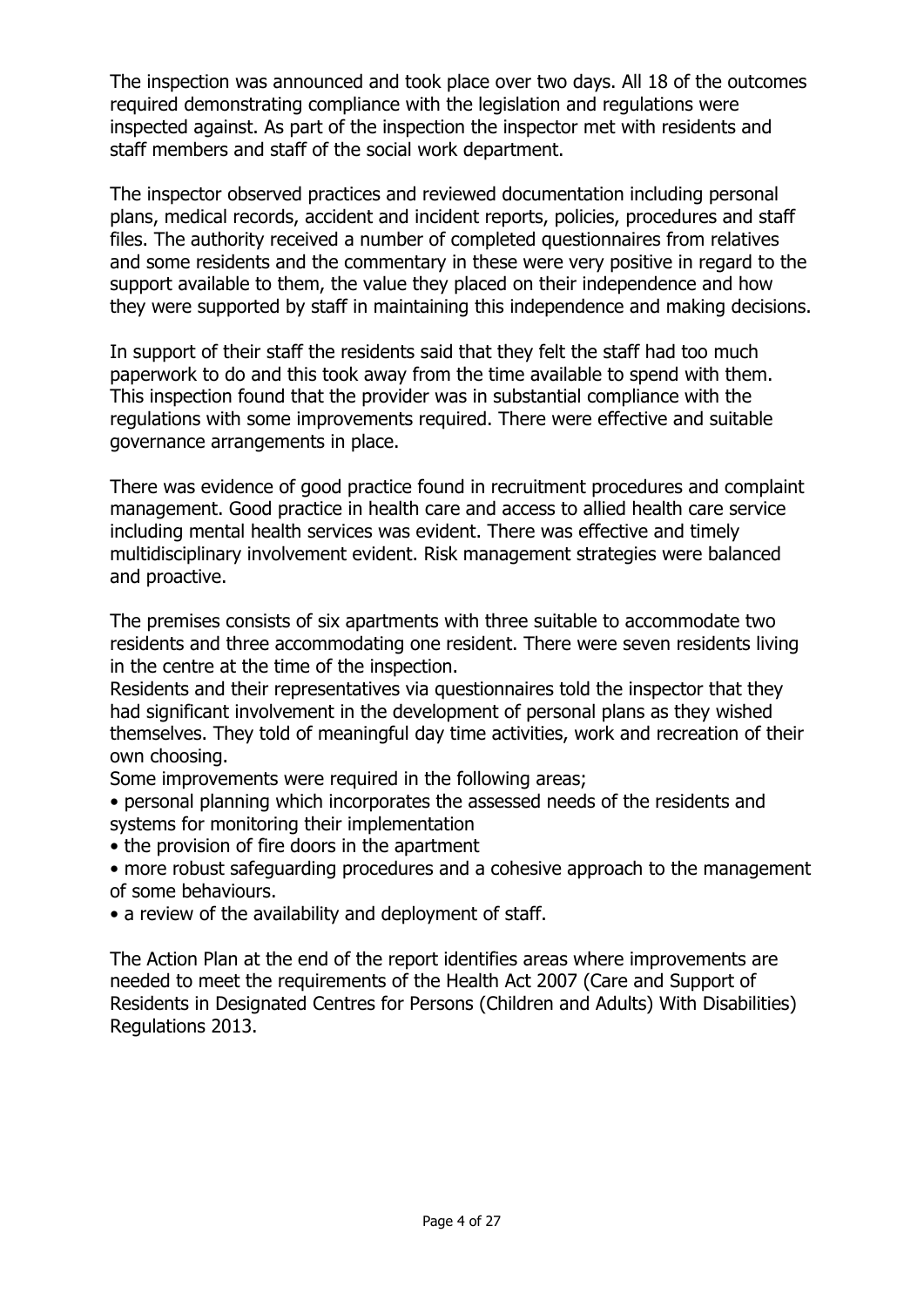**Section 41(1)(c) of the Health Act 2007. Compliance with the Health Act 2007 (Care and Support of Residents in Designated Centres for Persons (Children And Adults) With Disabilities) Regulations 2013, Health Act 2007 (Registration of Designated Centres for Persons (Children and Adults with Disabilities) Regulations 2013 and the National Standards for Residential Services for Children and Adults with Disabilities.** 

#### **Outcome 01: Residents Rights, Dignity and Consultation**

Residents are consulted with and participate in decisions about their care and about the organisation of the centre. Residents have access to advocacy services and information about their rights. Each resident's privacy and dignity is respected. Each resident is enabled to exercise choice and control over his/her life in accordance with his/her preferences and to maximise his/her independence. The complaints of each resident, his/her family, advocate or representative, and visitors are listened to and acted upon and there is an effective appeals procedure.

**Theme:** 

Individualised Supports and Care

# **Outstanding requirement(s) from previous inspection(s):**

This was the centre's first inspection by the Authority.

#### **Findings:**

The inspector found that there was a commitment to promoting residents rights to selfdetermination while also protecting them within this ethos. Residents meetings were held and the records showed that these informed practice and ensured residents were consulted and informed of any changes in the centre. There was evidence that residents directed their own routines in relation to work, day services, and activities in accordance with the supported care model. Individually residents could communicate their own preferences and make decisions supported by the staff.

There was evidence that the residents' needs and expressed wishes informed changes to practice. The manner in which residents were addressed by staff was seen by the inspector to be respectful. They were seen to respect the resident's privacy. Each apartment was personalised with photos and mementoes, books, music systems, televisions and other equipment chosen and purchased by the residents themselves. All residents had their own keys to the apartments and understood that staff had keys in the event of emergencies.

There was evidence of negotiation with the residents in regard to the supports they required and this included support with finances, medication, housekeeping and decision making.

The inspector found from speaking with residents that they were well informed as to their health and medication and could decline medical or other interventions if they wished. Staff ensured that they were well informed in order to make such decisions. A number of residents were self medicating and an objective assessment had been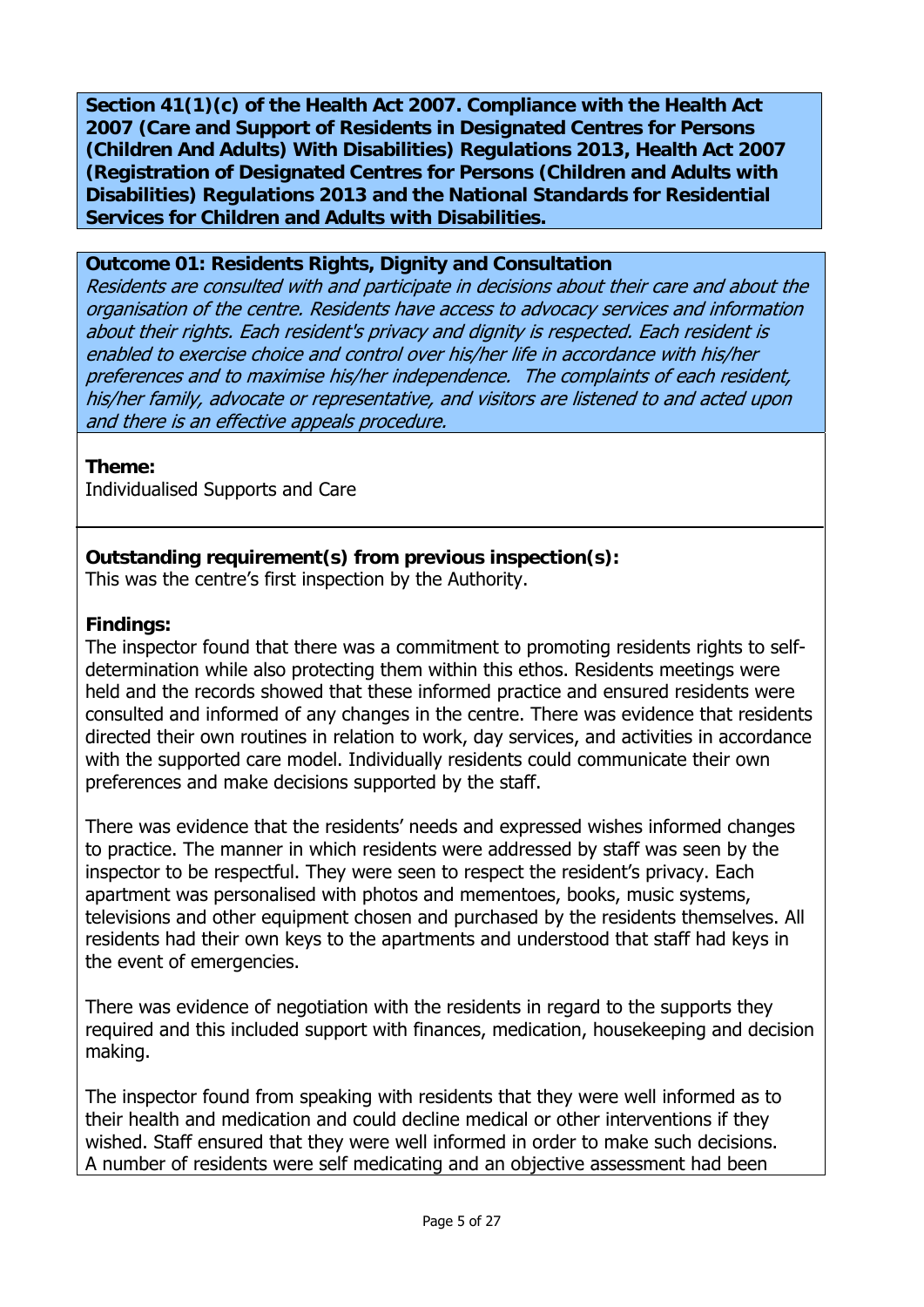undertaken in regard to this. Some residents choose not to do so themselves. Resident's religious and spiritual needs were facilitated and a number of the residents attended mass in the local churches or were involved in other religious groups.

A review of a sample of the records pertaining to resident's finances showed that they all had their own bank accounts. Where additional support or some monitoring of the residents' finances was deemed necessary the inspector found that this was undertaken following negotiation and agreement with the residents. There were additional signatures, transparent records and overview of all such transactions evident.

The inspector was informed that no residents were subject to legal, financial or personal protection orders at this time. The inspector reviewed the complaint policy which contained all of the requirements of the regulations. A review of the complaint log indicated that the person in charge had responded appropriately to complaints and sought the views of the complainant on the outcome of any issues. The policy was available in pictorial and easy read format. In some instances where the issues pertained to other residents, negotiated resolutions were facilitated between the residents. The residents told the inspector who the complaints officer was. Relatives who forwarded questionnaires to the Authority stated that they knew how to make a complaint and were confident that it would be addressed.

There were a number of matters agreed as rights restrictions including the limiting of residents' access to personal monies. In the inspectors view this action was appropriate for the safety of the resident and the resident had agreed this procedure. The resident explained this process and the reasons for it to the inspector. The inspector noted however that in one instance a resident had stated on a number of occasions that they would prefer to live alone rather than in a shared apartment. It had been agreed at the resident annual review that this would be explored but within a twelve month period it had not been resolved. While the staff were able to outline the reasons for this to the inspector, there was no evidence that the issue had been further negotiated or reviewed. Residents had been offered the chance to meet the local national advocate and in the inspector's view this would be helpful in resolving the issue of the accommodation.

**Judgment:** Non Compliant - Moderate

# **Outcome 02: Communication**

Residents are able to communicate at all times. Effective and supportive interventions are provided to residents if required to ensure their communication needs are met.

#### **Theme:**

Individualised Supports and Care

**Outstanding requirement(s) from previous inspection(s):** This was the centre's first inspection by the Authority.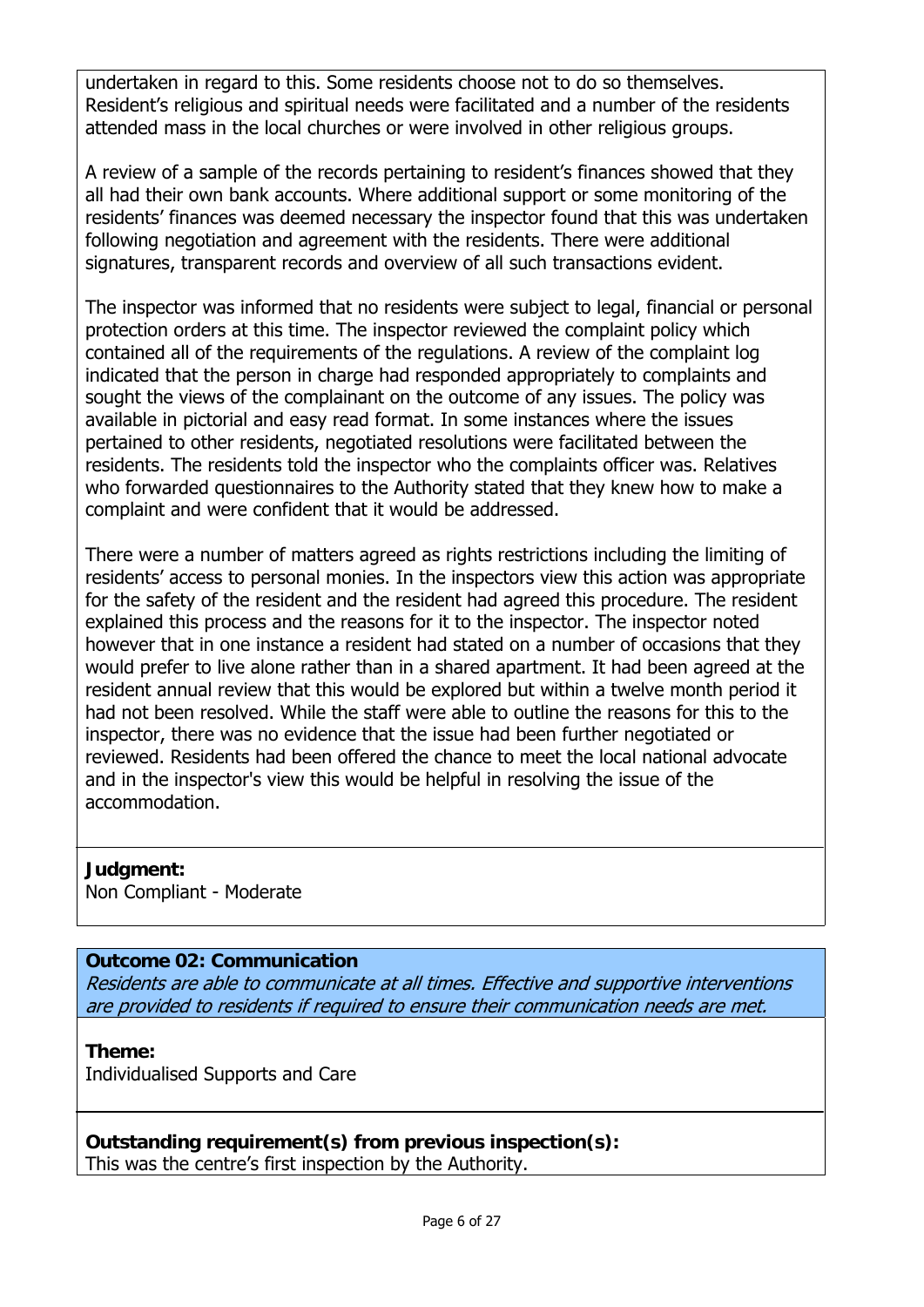# **Findings:**

The inspector observed details in personal plans outlining resident's communication needs and the residents could clearly articulate their views to staff.

The personal plans were not synopsised but other documents were synopsised in a suitable pictorial format for the residents, for example the complaint policy and guide were in this format. Residents had mobile phones and could access internet if they wished.

# **Judgment:**

Compliant

**Outcome 03: Family and personal relationships and links with the community**  Residents are supported to develop and maintain personal relationships and links with the wider community. Families are encouraged to get involved in the lives of residents.

#### **Theme:**

Individualised Supports and Care

**Outstanding requirement(s) from previous inspection(s):** This was the centre's first inspection by the Authority.

#### **Findings:**

The inspector saw evidence from records reviewed, speaking with residents and information received from family members that familial and other significant relationships were supported and the residents' wishes in relation to this were respected. There was evidence of regular communication with families by the staff and or social work service.

Supervision of contact was undertaken where necessary and again at the request /agreement with the resident. There was ample room in the apartments for visits to take in private. Families attended the annual reviews and any other meetings held where this was the wish of the residents. Residents could if they wished have friends to visit in the centre. They were an integral part of the community and used local shops, banks, restaurants, public transport and other facilities.

# **Judgment:**

**Compliant** 

# **Outcome 04: Admissions and Contract for the Provision of Services**

Admission and discharge to the residential service is timely. Each resident has an agreed written contract which deals with the support, care and welfare of the resident and includes details of the services to be provided for that resident.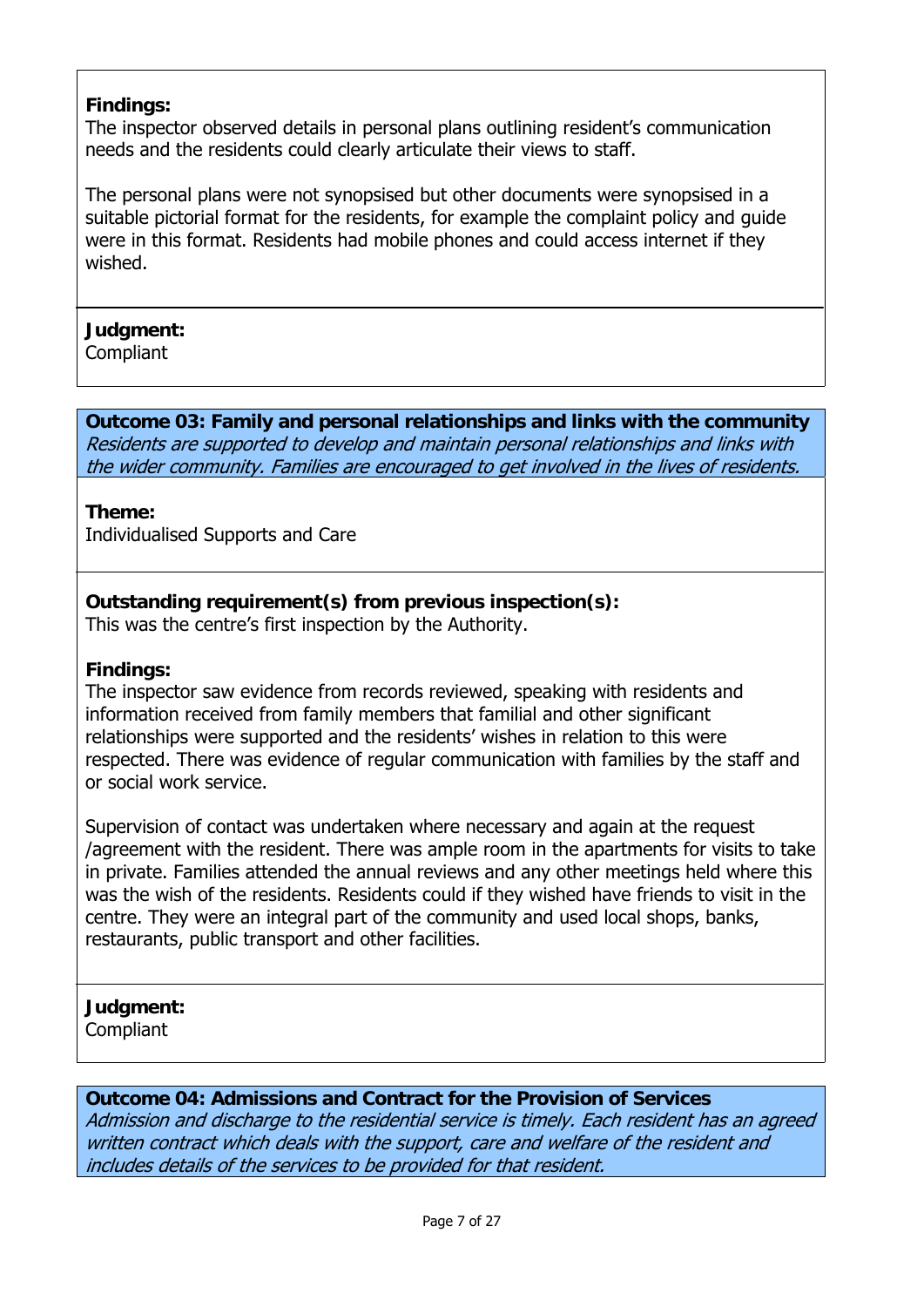### **Theme:**  Effective Services

**Outstanding requirement(s) from previous inspection(s):** This was the centre's first inspection by the Authority.

### **Findings:**

There was a policy on admissions which outlined the assessment and decision making process and took account of how the admission procedure would ensure that residents were protected from abuse and their needs could be met within the service. An admission was being considered at the time of the inspection. From a review of the documents sourced and the process involved, the inspector was satisfied that a rigorous assessment process was used to inform the decision. There was an agreed transition plan. By virtue of assessments and the support levels required care practices were congruent with the statement of purpose and suitable to the residents' needs.

There was detailed information on health, medication and communication needs available in the event of transfer to acute care.

There were two documents used for contractual purposes, a "service undertaking" and a tenancy agreement. Rents and other costs relating to the premises were defined in the agreement. These were signed by the residents themselves. Local arrangements as to monies for spending on food or other sundries were in place although these were not clearly defined for the residents.

# **Judgment:**

**Compliant** 

#### **Outcome 05: Social Care Needs**

Each resident's wellbeing and welfare is maintained by a high standard of evidencebased care and support. Each resident has opportunities to participate in meaningful activities, appropriate to his or her interests and preferences. The arrangements to meet each resident's assessed needs are set out in an individualised personal plan that reflects his /her needs, interests and capacities. Personal plans are drawn up with the maximum participation of each resident. Residents are supported in transition between services and between childhood and adulthood.

# **Theme:**

Effective Services

**Outstanding requirement(s) from previous inspection(s):** This was the centre's first inspection by the Authority.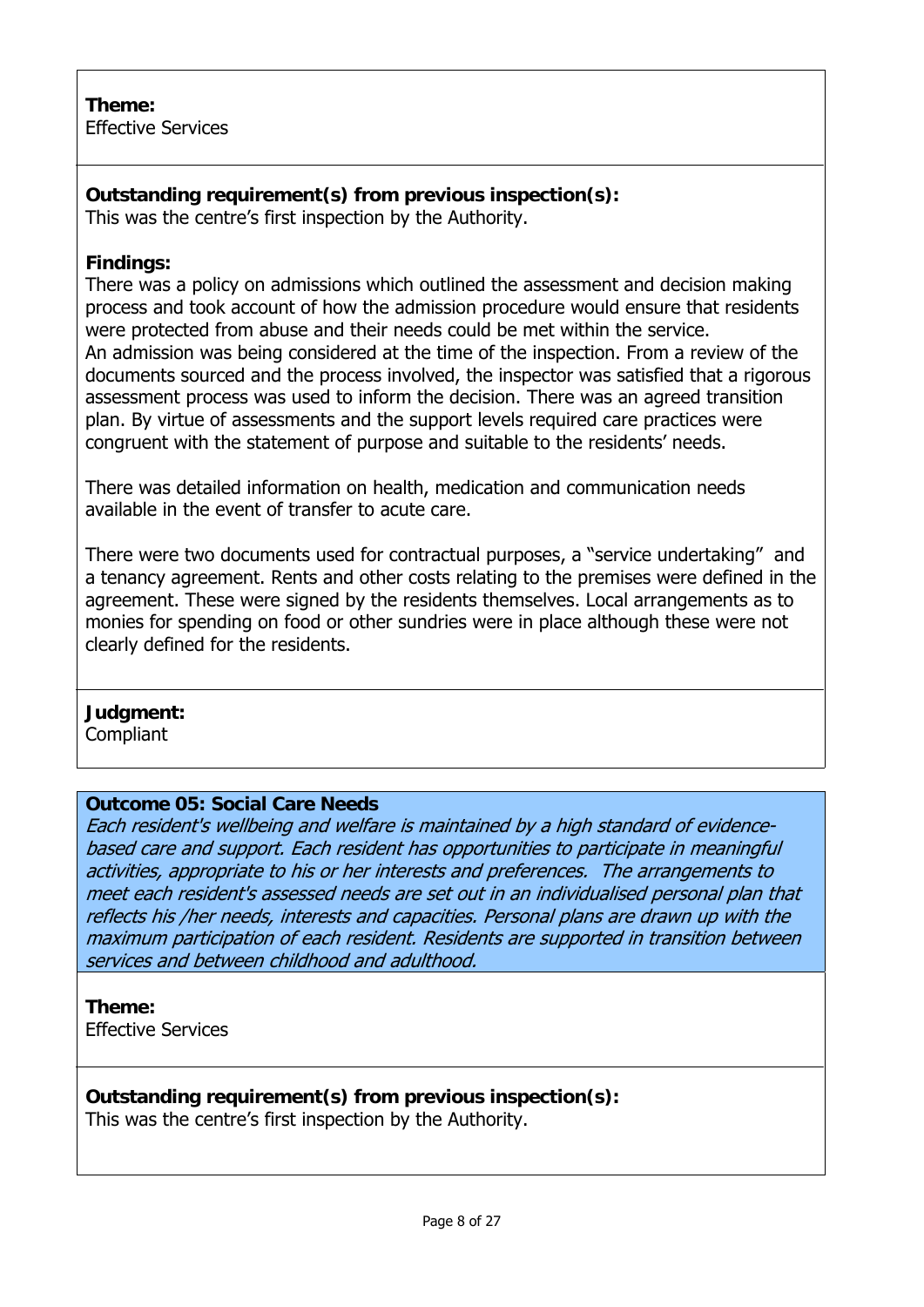#### **Findings:**

The personal plans reviewed demonstrated that there was a significant level of consultation and participation by residents and their representatives in their aspirations and life planning. Residents with whom the inspectors spoke confirmed this. There was very good access to multidisciplinary services including occupational therapy, psychiatric and psychology services and medical services.

The plans were very person-centred and demonstrated a good understanding of the residents across a range of domains including health, social inclusion, work, recreation and personal supports.

They did not however sufficiently reflect the assessed needs of the residents. For example, there was no specific plan for a resident in relation to managing anxiety or having individual time with staff, both detailed in psychology records as being vital to overall well-being and positive outcomes. Goals were not always clearly defined in the plans and one resident had no goals identified.

The planning document which consists of 23 separate domains is primarily used by staff with the resident and does not lend itself to the inclusion of the assessment outcomes. The inspector was informed that there was an alternative documentary system being developed which it was hoped would address this issue. Some of the documentary issues may also be connected to the availability of staff which is outlined under outcome 17 Workforce.

There was evidence of regular internal multidisciplinary meetings taking place which representatives were invited to attend. However, the reviews for three residents had not been held annually as required.

Some of these findings are reflective of the type of documentation used as it was not cohesive despite the large volume and did not lend itself to guidance for staff, or as working tools for practice. This in turn created a disparity and risk of inaction where an intervention was dictated. For example, a resident was to receive a specific intervention and this did not occur for 10 months as it was not detailed in any of the planning documentation.

The residents social care needs were very well supported with a lot of meaningful activities of their own choosing taking place. They told the inspector of participating in yoga, taking part in local voluntary groups, going to dinner dances, the cinema, shopping, meeting family and friends.

#### **Judgment:** Non Compliant - Moderate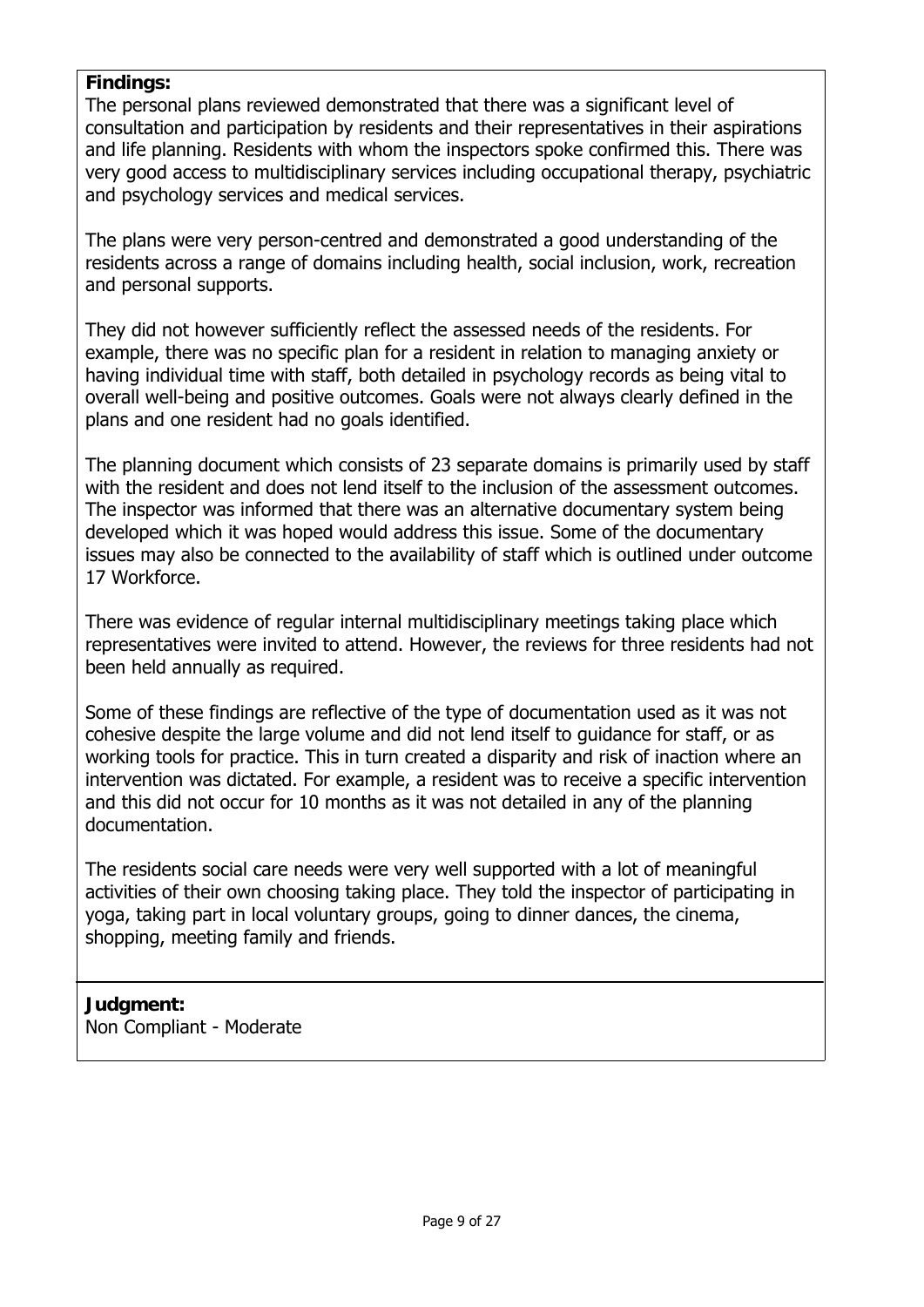#### **Outcome 06: Safe and suitable premises**

The location, design and layout of the centre is suitable for its stated purpose and meets residents individual and collective needs in a comfortable and homely way. There is appropriate equipment for use by residents or staff which is maintained in good working order.

#### **Theme:**

Effective Services

#### **Outstanding requirement(s) from previous inspection(s):**

This was the centre's first inspection by the Authority.

#### **Findings:**

The centre is a small complex of six single story one and two bedded apartments. Each is fully self-contained and has a spacious combined sitting, kitchen and dining area. All bedrooms were spacious and all have a large assisted shower room and storage room. All were comfortably and suitably furnished with patio door access to the garden outside. Cooking and laundry equipment was supplied and domestic in style. They were well heated and very comfortable.

The residents were proud of their homes and told the inspector they enjoyed living there. Doorways and bathrooms were accessible in the event that a resident's mobility changed in the future if a resident was admitted who required such access. The location was in close proximity to transport, shops and the local community.

A small staff office was located in one of the two bedroom houses and staff explained to the inspector that they do not allow this to interfere with the residents living there and in the main keep to this office.

#### **Judgment:**

**Compliant** 

**Outcome 07: Health and Safety and Risk Management**  The health and safety of residents, visitors and staff is promoted and protected.

#### **Theme:**

Effective Services

**Outstanding requirement(s) from previous inspection(s):** This was the centre's first inspection by the Authority.

#### **Findings:**

Systems for identifying and responding to risk were found to be proportionate and balanced between the rights of the residents to make choices and the need to protect them.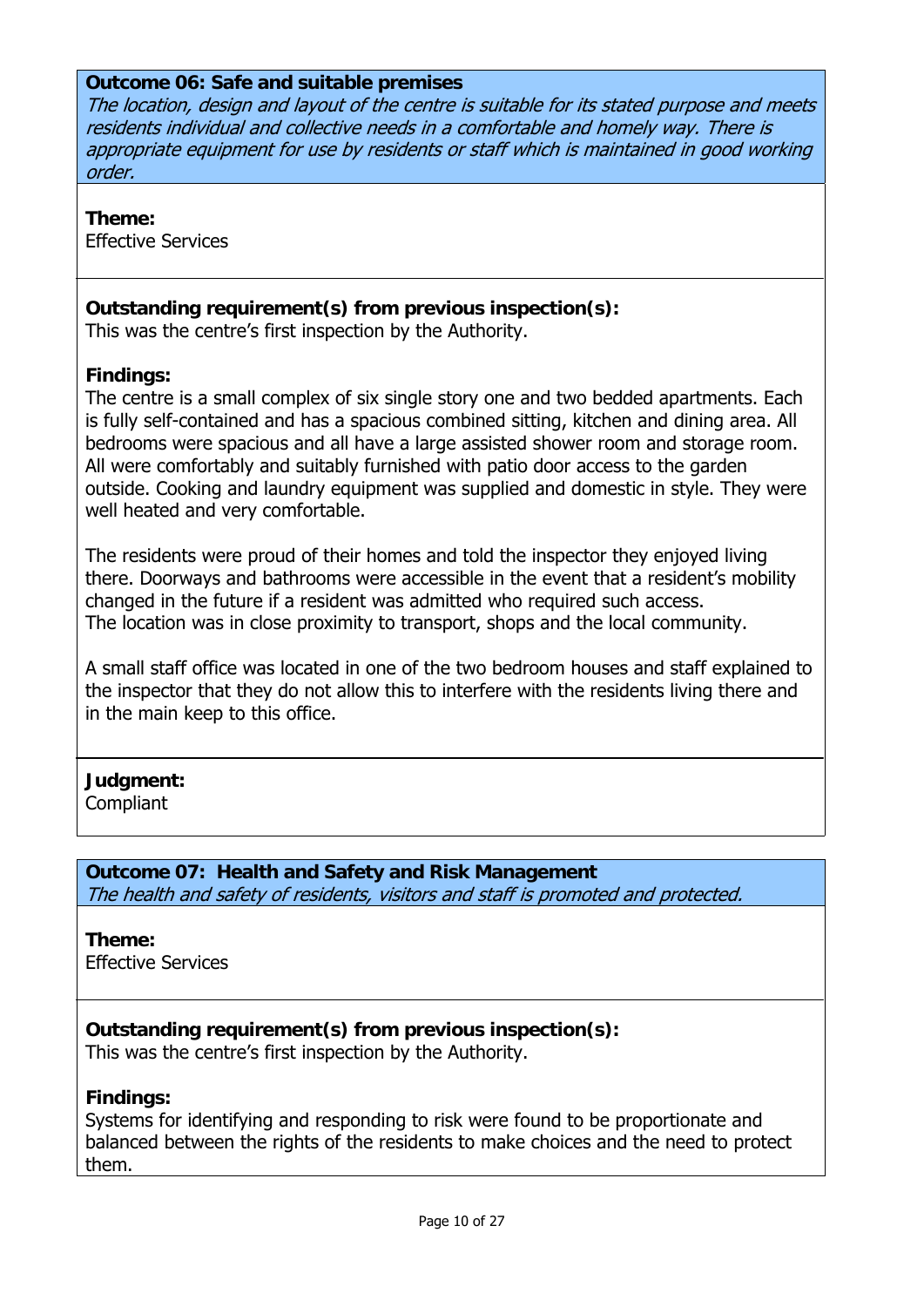There was a signed and current health and safety statement available. A number of safety audits of the environment and work practices had been undertaken and were updated regularly. The risk management policy was current and complied with the regulations including the process for learning from and review of untoward events. The inspector found that the policy was implemented in practice.

There were policies in place including a detailed emergency plan which contained all of the required information including arrangements for the interim accommodation of residents should this be required. Each resident had made their preference known in the event of having to leave the centre for a period of time. Emergency phone numbers were readily available to the residents and staff. There were regular health and safety audits undertaken.

The policy on infection control and the disposal of sharps was detailed. This was not an issue for the residents in this centre. Each resident had a suitably equipped first aid kit.

The risk register was centre specific and updated as risks were identified. Risks identified were pertinent and included environmental issues such as residents smoking or electoral equipment and there were controls in place to mitigate against these. The risk of residents being alone at night was also identified. Systems were in place to manage this. These included the installation of an intruder alarm system in each of the apartments which along with the integrated fire alarm was monitored by a security company. The monitoring centre would respond to any alarm and call the appropriate service. They also did three nightly inspections of the outside of the premises. A staff member in another designated centre was assigned to respond to any alarms at night. Residents reported some incidents of local persons banging on the doors at night but also said they had a quick response to the calls made in relation to this.

Each resident had a comprehensive individual risk assessment and management plans implemented for risks identified as pertinent to them. In most instances the detail and control measures were satisfactory. However, some improvements were required as in one instance the control strategies were not consistently robust. This is further referenced and actioned under Outcome 8 Safeguarding and Safety. Incidents were also reviewed thoroughly as they occurred. There was evidence of learning from accidents or incidents.

Fire safety management systems were found to be good overall with equipment including the fire alarm, extinguishers and emergency lighting installed and serviced quarterly and annually as required. The provider had made a significant investment in installing these systems. However, there were no fire doors installed in any areas of the apartments to contain the spread of fire. Daily checks on the alarms and the exits were undertaken by staff. All front and patio doors had thumb locks to allow easy exit. Personal evacuation plans had been compiled for each resident.

The inspector reviewed the fire safety register and saw that fire drills had been carried out quarterly and residents told the inspector about these and what they had to do. Fire training for all of the staff involved had been undertaken at two yearly intervals which is the providers policy.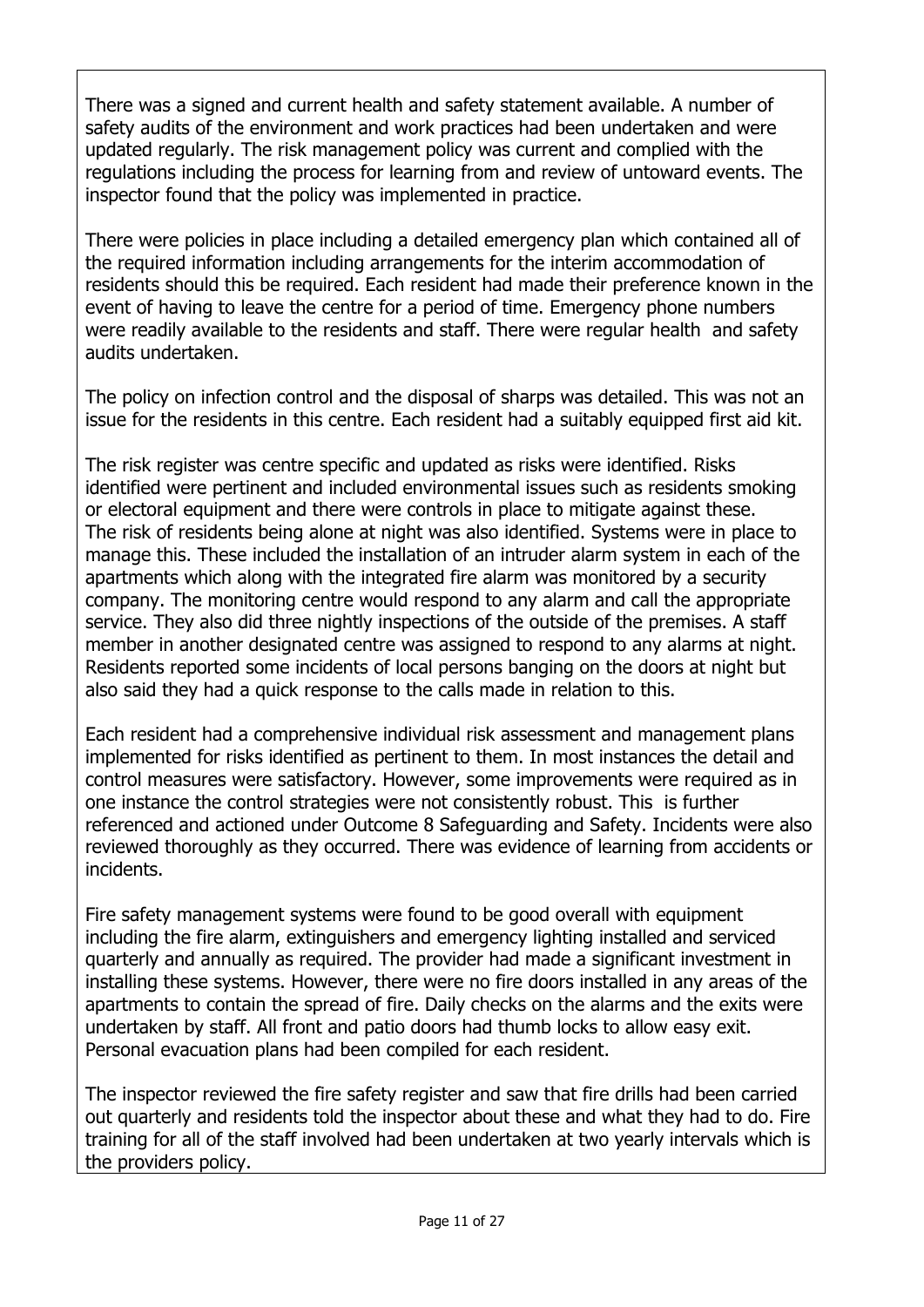#### **Outcome 08: Safeguarding and Safety**

Measures to protect residents being harmed or suffering abuse are in place and appropriate action is taken in response to allegations, disclosures or suspected abuse. Residents are assisted and supported to develop the knowledge, self-awareness, understanding and skills needed for self-care and protection. Residents are provided with emotional, behavioural and therapeutic support that promotes a positive approach to behaviour that challenges. A restraint-free environment is promoted.

**Theme:**  Safe Services

# **Outstanding requirement(s) from previous inspection(s):**

This was the centre's first inspection by the Authority.

#### **Findings:**

The inspector reviewed the policies and procedures for the prevention, detection and response to allegations of adult abuse and the protection of vulnerable adults. The policy was in the process of revision to ensure it correlated with the revised Health Service Executive (HSE) policy on the protection of vulnerable adults and the processes to be used in the event of any concerns.

The provider had a dedicated social work service. There was a suitably qualified and experienced person nominated as the designated person to oversee any allegations of this nature. Records demonstrated that all current staff in the centre had received up to date training in the prevention of and response to abuse. The inspector was informed that no such allegations were currently being investigated in the centre.

From a review of an incident notified to the Authority, the inspector was satisfied that the provider took appropriate action in safeguarding the resident and reviewing the incident in a timely manner. Such incidents are reviewed in conjunction with the social work and multidisciplinary team in a sensitive manner.

Information received from a relatives also stated that they had confidence in their relative being safe and that the manager would deal with any issues. Staff were able to articulate their understanding and responsibilities in relation to this. They also expressed confidence in the management team to respond promptly to any incidents. A resident explained to the inspector how they had experienced some difficulties in the local area and the staff had arrived to the rescue within minutes which made them feel very safe.

A significant challenge to this service was to keep residents safe while supporting their right to independence. To this end the provider had recognised safe guarding prevention and management systems in place.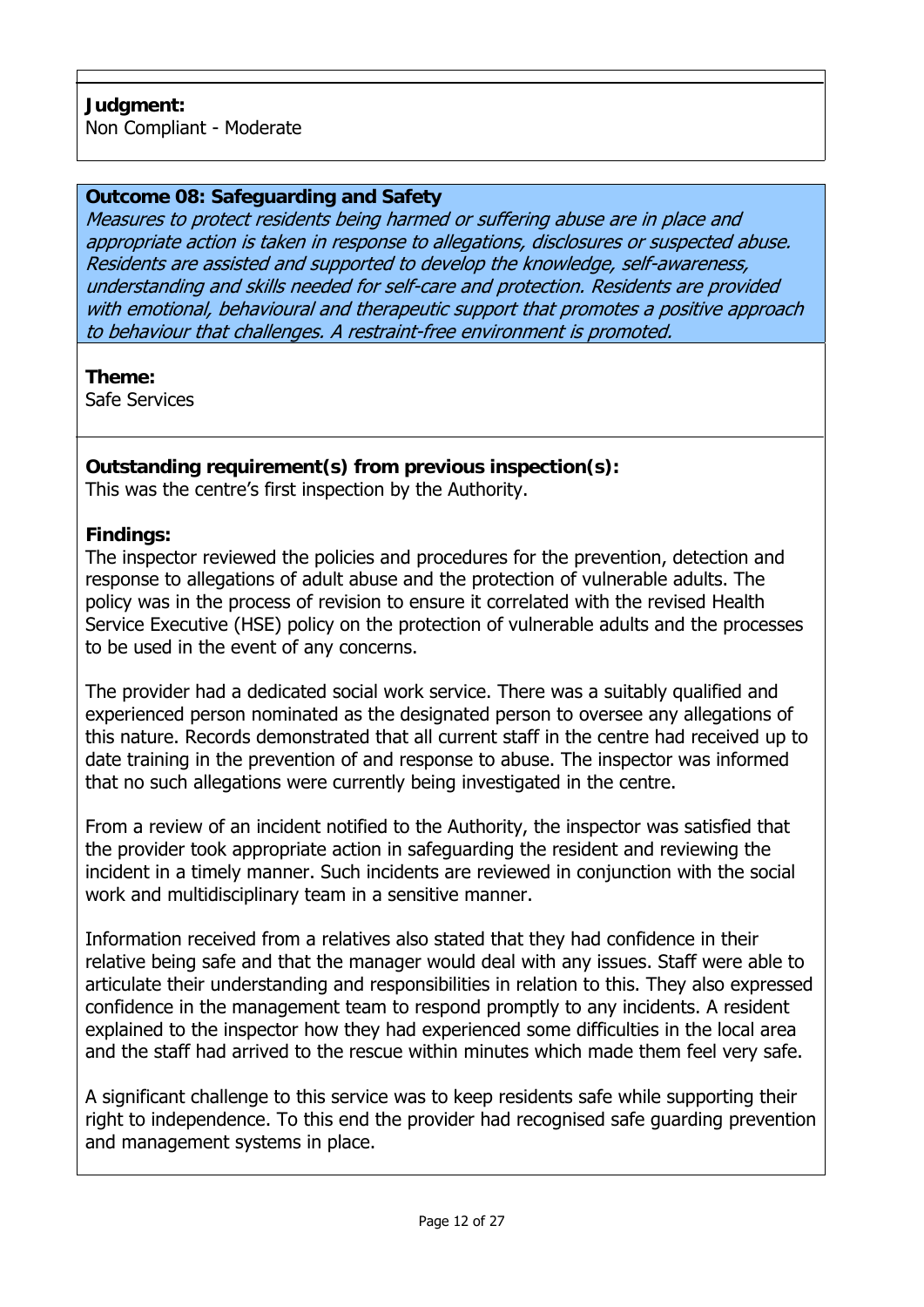These included helping the residents to recognise unsafe situations and take precautions to keep themselves safe including, always knowing which bus to take, having money and charged mobile phones and how to contact their significant adults. They had access to education and ongoing support in making relationships, personal safety and appropriate social interactions. There was a significant level of multidisciplinary involvement.

There was regular access to managers for oversight of their care and safety and good recruitment procedures.

However, while each resident had an individual safeguarding plan these were generic in some instances and did not reflect the specific pertinent areas of vulnerability or increased risk. The concerns, including previous serious at risk behaviours and potentially abusive incidents were clearly identified in the risk assessment. However, the inspector found that there was a lack of clarity as to the exact nature of some of the incidents, and how they had been managed and were now being managed of if they had continued.

The inspector also found that specific strategies to manage these significant risks were not clearly defined in the management plans. As outlined to the inspector they included subtle/additional staff supervision while in day care, diversionary strategies in the evening times and some management of the resident's monies. However, staff were unable to say what they would do in the event for instance, of an at risk resident not returning before staff had left for the evening, or the need to respond promptly should a resident be absent or in a known vulnerable situation outside of the centre.

The inspector was informed that no resident had behaviour support plans as there were no behaviours that challenge presented. There was a policy in place based on national guidelines. There was very regular access to psychology and therapeutic interventions. A three monthly or more frequent review of resident's mental health and psychotropic medication took place, attended by the resident and or relatives. Individual psychological support was available.

However, given some of the incidents recorded and other records seen by the inspector in this instance behaviour and safeguarding were closely interwoven. Some of the records seen by the inspector and the issues documented indicated that there were behaviours which required recognition as being challenging as they placed the resident at risk.

The inspector found that improvements were required in a cohesive and direct approach to the implementation of safeguarding plans and the behaviours presented in order to best equip the staff in supporting the residents.

No restrictive practices were used in the centre.

**Judgment:** Non Compliant - Moderate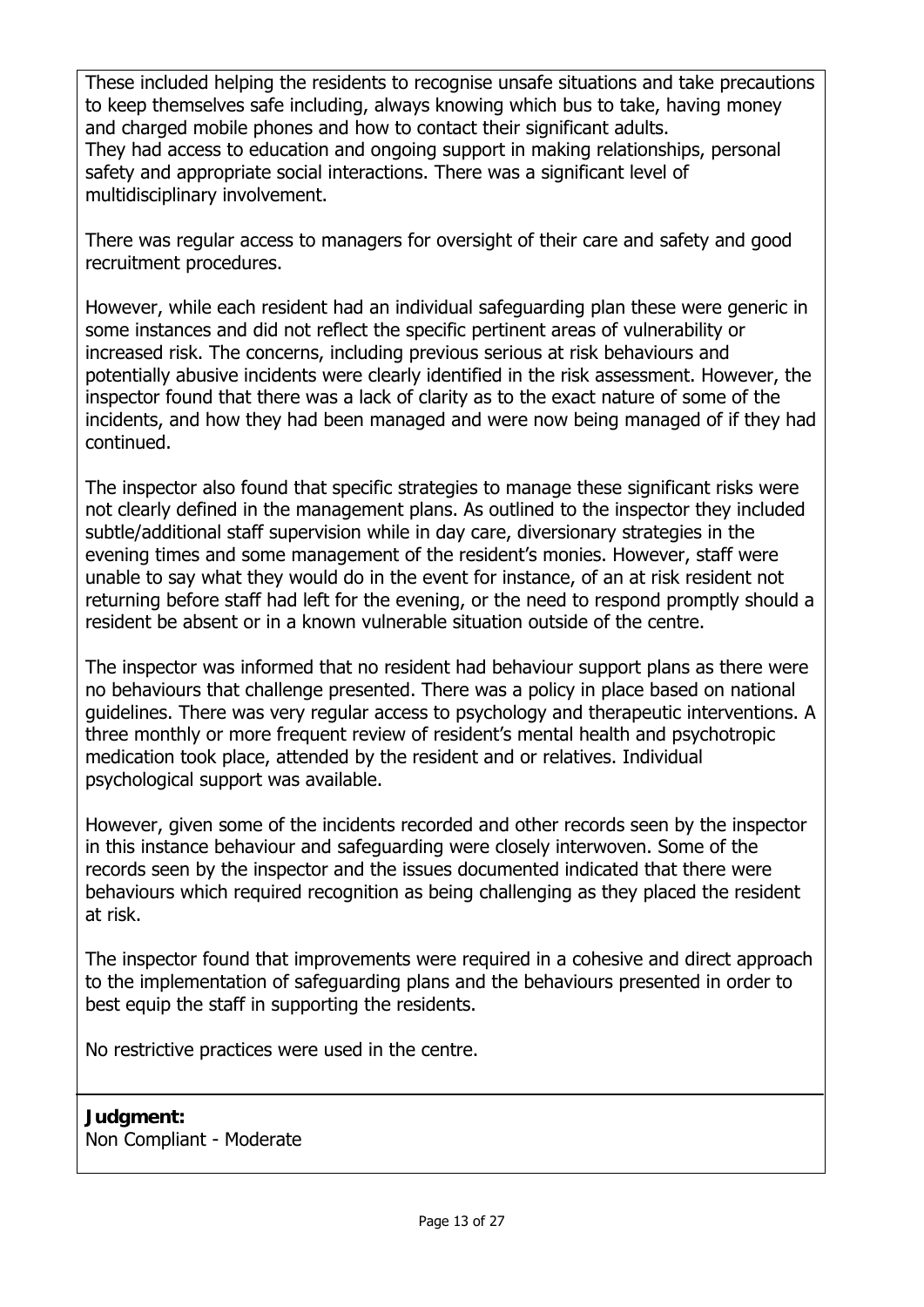#### **Outcome 09: Notification of Incidents**  A record of all incidents occurring in the designated centre is maintained and, where required, notified to the Chief Inspector.

#### **Theme:**

Safe Services

### **Outstanding requirement(s) from previous inspection(s):**

This was the centre's first inspection by the Authority.

#### **Findings:**

A review of the accident and incident logs, resident's records and notifications forwarded to the Authority, demonstrated that the person in charge was in compliance with requirement to forward the required notifications to the Authority. All incidents were found to be reviewed internally.

#### **Judgment:**

Compliant

# **Outcome 10. General Welfare and Development**

Resident's opportunities for new experiences, social participation, education, training and employment are facilitated and supported. Continuity of education, training and employment is maintained for residents in transition.

#### **Theme:**

Health and Development

# **Outstanding requirement(s) from previous inspection(s):**

This was the centre's first inspection by the Authority.

#### **Findings:**

The inspector was satisfied that residents were supported and encouraged to develop meaningful day-to-day activities, skills and achieve long term aspirations according to their wishes and capacity. They told the inspector that they did computer skills, life skills such as road safety and money management, self care and cookery.

A number of residents did volunteer work, some worked in local shops and some worked in the horticulture section of the organisation. Training had been encouraged and one resident told the inspector of her achievement in development and independence, literacy and numeracy. Another resident worked in the offices of the organisation providing support for the reception staff and maintaining the library.

**Judgment: Compliant**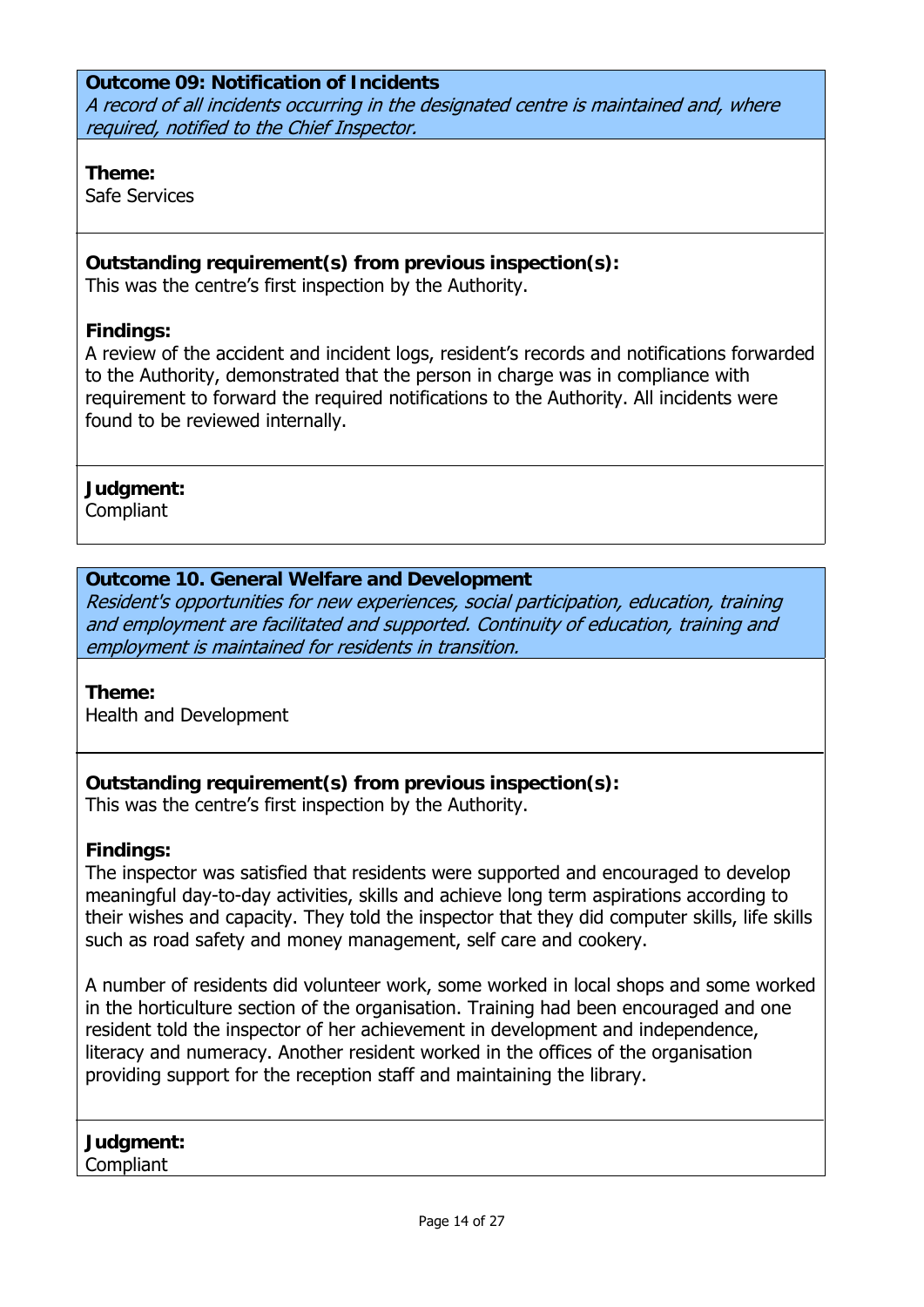#### **Outcome 11. Healthcare Needs**  Residents are supported on an individual basis to achieve and enjoy the best possible health.

#### **Theme:**

Health and Development

#### **Outstanding requirement(s) from previous inspection(s):**

This was the centre's first inspection by the Authority.

#### **Findings:**

The inspector found evidence that resident's healthcare needs were very well supported. A local general practitioner (GP) service or their own GP was responsible for the healthcare of residents and records and interviews indicated that there was frequent and prompt and timely access to this service.

The residents had a good understanding of their own health care needs and told the inspector of these. There was evidence from documents, interviews and observation that a range of allied health services was available and accessed promptly in accordance with the residents' needs. These included occupational therapy, physiotherapy, psychiatric and psychological services most of which were available internally. Chiropody, dentistry and opthalmatic reviews were also attended regularly.

Healthcare related treatments and interventions were detailed and staff were aware of these. The inspector saw evidence of health promotion and monitoring with regular tests, vaccinations and interventions to manage both routine health issues and specific issues such as diabetes. The documentation indicated that all aspects of the resident's healthcare and complexity of need was monitored and reviewed.

Nutrition and weights were monitored and they were encouraged with healthy eating plans and support from staff. They prepared their meals in the apartments with some assistance from staff if necessary. They also told the inspector of how they could order a nutritious meal from a local establishment very reasonably if they did not want to cook. There was documentary evidence of advice from dieticians where necessary.

Inspectors were informed that if a resident was admitted to acute services staff were made available to remain with them and this had occurred where a resident underwent a procedure.

There was a policy on end of life care which indicated that additional skill mix would be provided in order to ensure that if the residents wish was to remain in the service this would be facilitated. This was not a current issue.

**Judgment: Compliant**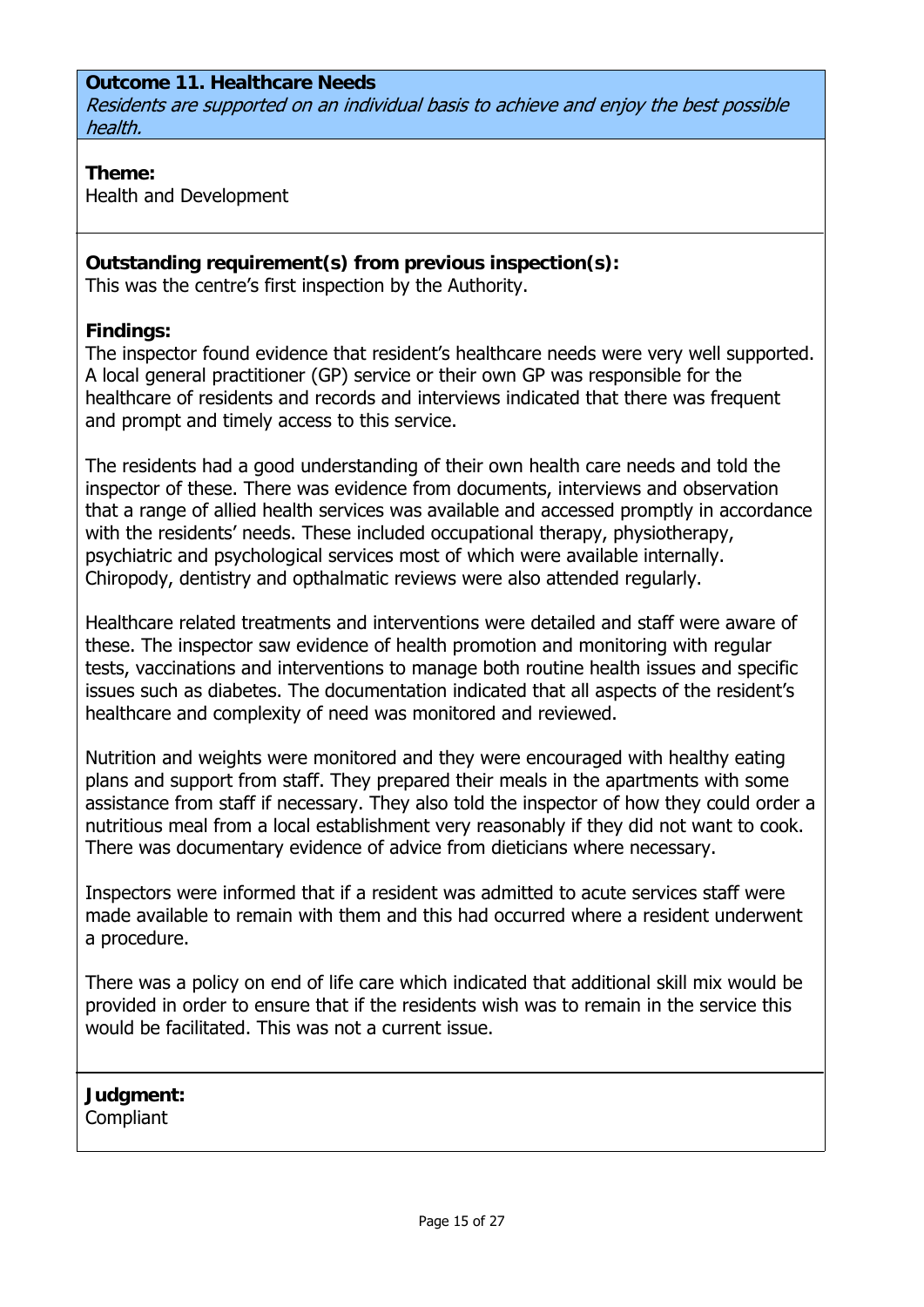#### **Outcome 12. Medication Management**  Each resident is protected by the designated centres policies and procedures for medication management.

#### **Theme:**

Health and Development

#### **Outstanding requirement(s) from previous inspection(s):**

This was the centre's first inspection by the Authority.

#### **Findings:**

The policy on the management of medication was centre-specific and in line with legislation and guidelines. Systems for the receipt of, management, administration, storage and accounting for controlled drugs were satisfactory if required. There were appropriate documented procedures for the handling, disposal of and return of medication.

Medication was dispensed in blister packs which helped the residents who self administered. There were systems for identifying the medication which a resident showed to the inspector. Staff did keep a watching brief on the medication to ensure the residents were taking it.

The inspector saw evidence that medication was reviewed regularly by both the residents GP and the prescribing psychiatric service. Potential risks or side effects were carefully monitored and were known by staff.

Medication was safely stored and there were systems for checking in and receipt of medication. Regular audits of medication administration and usage were undertaken.

The inspector found that the system for self storage was not entirely satisfactory and could lead to another person inadvertently accessing this. The person in charge agreed to discuss a suitable alternative to this with the residents.

**Judgment: Compliant** 

#### **Outcome 13: Statement of Purpose**

There is a written statement of purpose that accurately describes the service provided in the centre. The services and facilities outlined in the Statement of Purpose, and the manner in which care is provided, reflect the diverse needs of residents.

**Theme:** 

Leadership, Governance and Management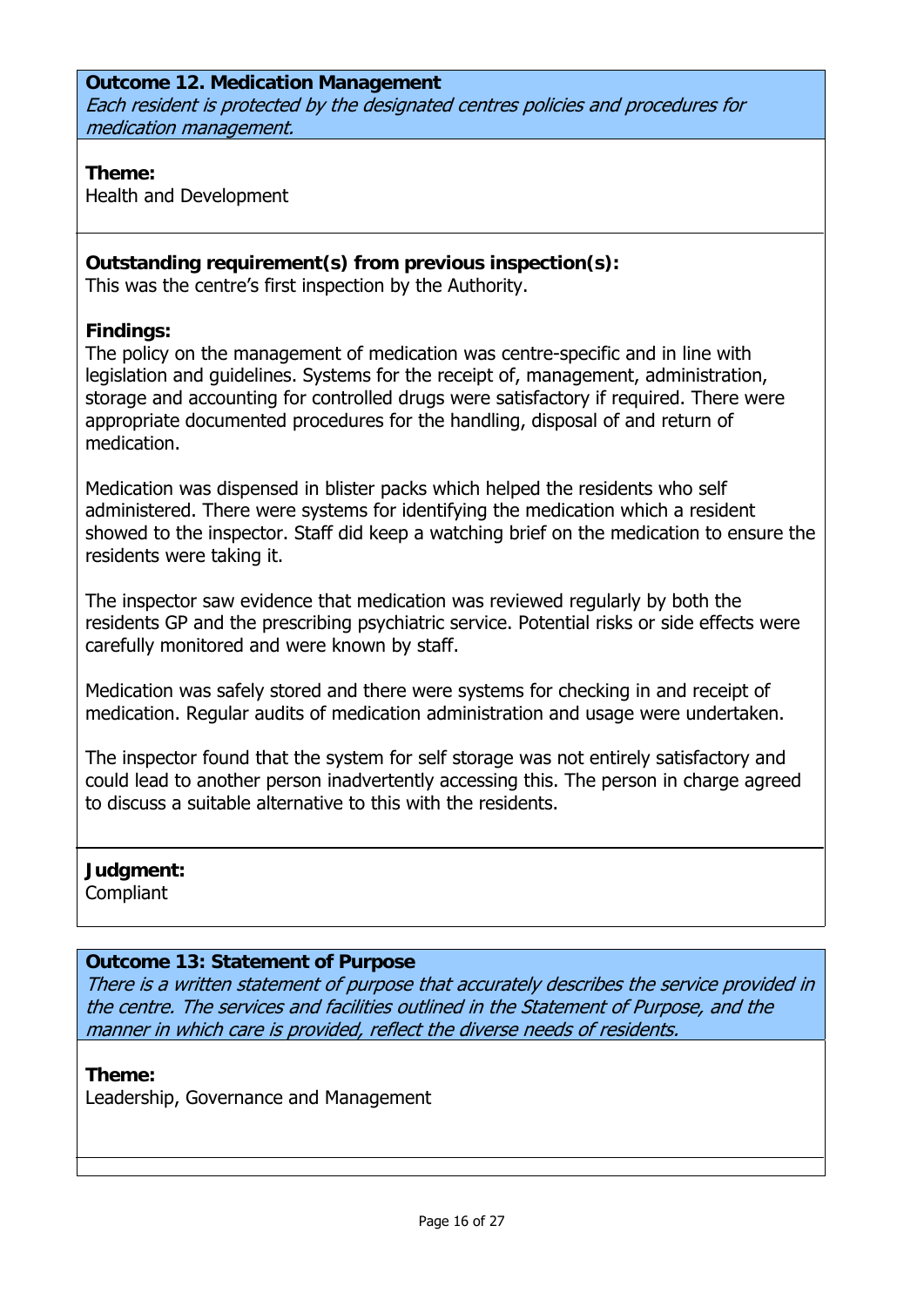#### **Outstanding requirement(s) from previous inspection(s):** This was the centre's first inspection by the Authority.

#### **Findings:**

The statement of purpose had been forwarded to the Authority as part of the application for registration. It was found to be complaint with the regulations. Admissions to the centre and care practices implemented were congruent with the statement as a service for residents with mild intellectual and physical disabilities ad low support needs.

#### **Judgment:**

Compliant

#### **Outcome 14: Governance and Management**

The quality of care and experience of the residents are monitored and developed on an ongoing basis. Effective management systems are in place that support and promote the delivery of safe, quality care services. There is a clearly defined management structure that identifies the lines of authority and accountability. The centre is managed by a suitably qualified, skilled and experienced person with authority, accountability and responsibility for the provision of the service.

#### **Theme:**

Leadership, Governance and Management

# **Outstanding requirement(s) from previous inspection(s):**

This was the centre's first inspection by the Authority.

#### **Findings:**

The inspector was satisfied that the governance arrangements were effective to ensure the safe delivery of care. There were clear governance and reporting structures in place. Staff and the residents were very familiar with the management structure.

The provider nominee was the chief executive of the organisation and was the director of services for the region. There were suitable systems in place to govern and promote accountability. Significant work had been undertaken to ensure compliance with the regulations and the registration process.

The local management team included the regional services manager, human resources, social work and psychology department, training and quality manager. The provider nominee had commissioned two unannounced visits to the centre to review specific issues and meet residents and staff.

Issues identified included any staff training deficits, updating of resident's assessments and any issues with the premises. They also included the views of the residents. All issues were found to have been actioned with evidence of learning and review also available from incident reporting and management systems. Aside from these visits the inspector was informed and residents confirmed that there was regular management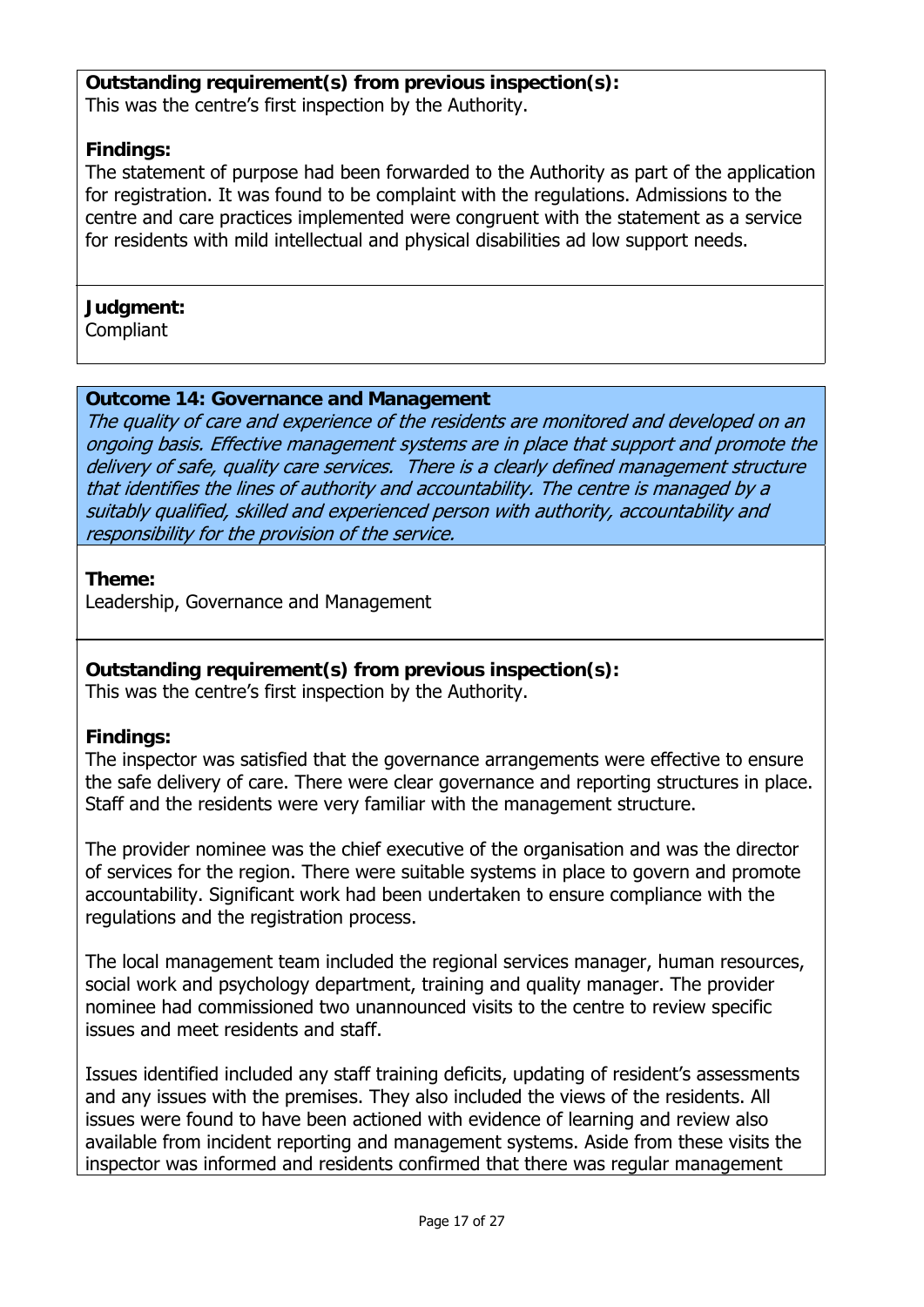presence in the centre.

The residential team leader who is responsible for the day to day operational aspect of this centre explained how she worked outside of office hours to ensure that she had an opportunity to call to the centre, meet the residents and overview practice. There was a detailed annual report of the quality and safety of care undertaken. This was based on core outcomes including medication, health and safety, residents assessments, personal plans. It was also informed by accident and incidents, complaints and as seen it provided a good analysis of the service. They were in the process of having this report compiled in a format which was accessible to the residents.

The inspector was satisfied that these systems provided an overview of the delivery of care and were an ongoing developmental process.

The person appointed to the position of person in charge of this centre had relevant qualifications and extensive experience as service manager and then as person in charge since 2013. He had continued professional development in health management and had also undergone all mandatory training.

As part of the registration process he demonstrated his knowledge of the regulatory responsibilities and could be seen to be fully involved in overseeing the delivery of care. He was very knowledgeable on the residents needs and proactive in planning to meet these. There was a satisfactory day and night time on-call system in place and staff confirmed that this was effective and responsive. It was apparent to the inspector that residents were very familiar with the person in charge and the team leader.

#### **Judgment:**

**Compliant** 

#### **Outcome 15: Absence of the person in charge**

The Chief Inspector is notified of the proposed absence of the person in charge from the designated centre and the arrangements in place for the management of the designated centre during his/her absence.

#### **Theme:**

Leadership, Governance and Management

# **Outstanding requirement(s) from previous inspection(s):**

This was the centre's first inspection by the Authority.

# **Findings:**

Inspectors were informed that there had been no periods of leave which required notification to the Authority over and above normal annual leave periods. The provider had made suitable arrangements for periods of absence of the person in charge.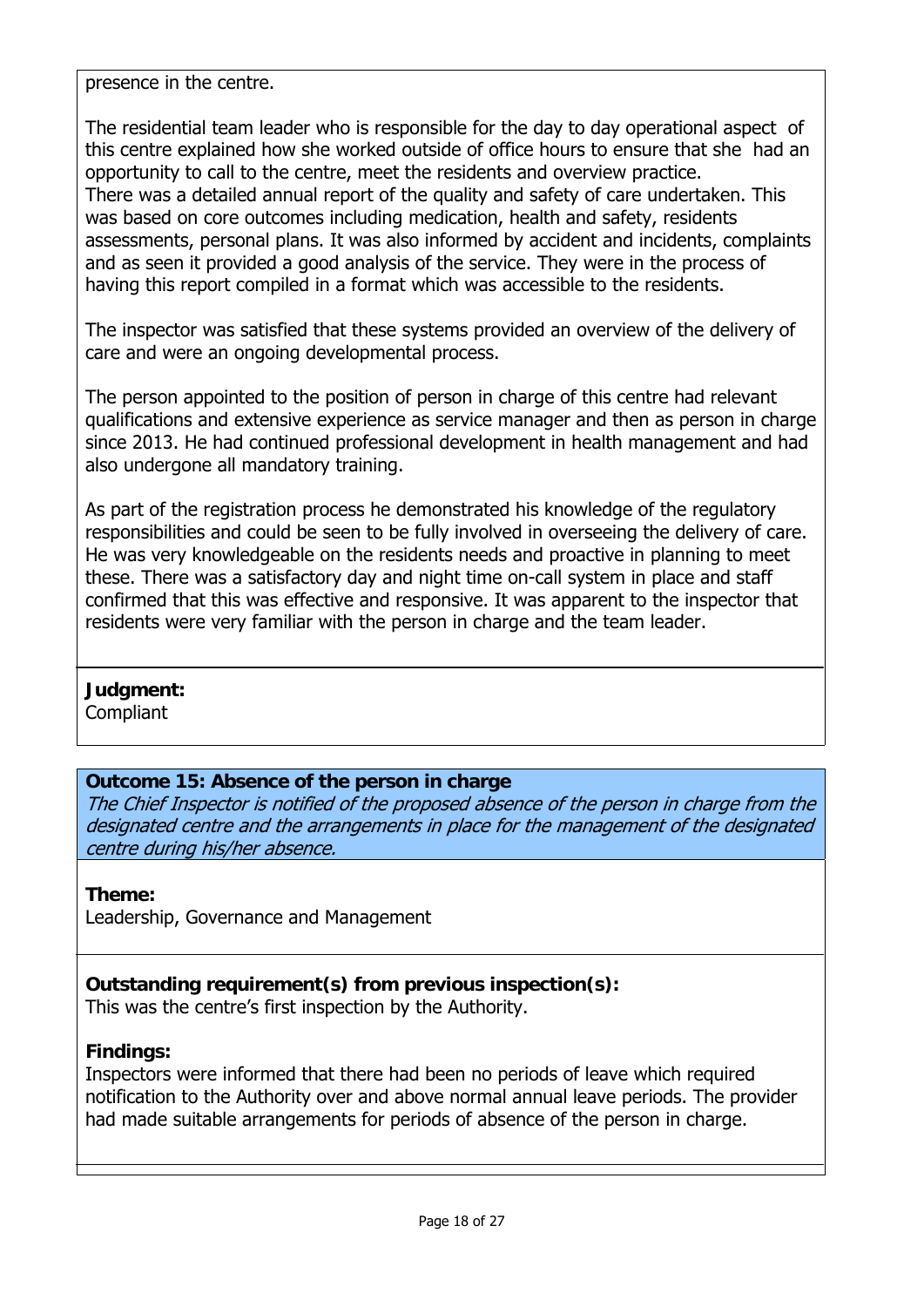#### **Outcome 16: Use of Resources**

The centre is resourced to ensure the effective delivery of care and support in accordance with the Statement of Purpose.

#### **Theme:**

Use of Resources

#### **Outstanding requirement(s) from previous inspection(s):** This was the centre's first inspection by the Authority.

#### **Findings:**

Sufficient resources for fundamental issues such as the premises, equipment maintenance upkeep and staffing were available and utilised for the residents benefit to ensure the delivery of the care required by the residents.

#### **Judgment:**

**Compliant** 

#### **Outcome 17: Workforce**

There are appropriate staff numbers and skill mix to meet the assessed needs of residents and the safe delivery of services. Residents receive continuity of care. Staff have up-to-date mandatory training and access to education and training to meet the needs of residents. All staff and volunteers are supervised on an appropriate basis, and recruited, selected and vetted in accordance with best recruitment practice.

**Theme:**  Responsive Workforce

# **Outstanding requirement(s) from previous inspection(s):**

This was the centre's first inspection by the Authority.

#### **Findings:**

There was a centre-specific policy on recruitment and selection of staff. There was a detailed induction programme and a staff supervision/ appraisal system implemented by the person in charge and the residential team leader. Staff confirmed that this occurred and that they were supported and supervised to carry out their work effectively. From a review of the documentation in relation to this the inspector found that it focused on resident care, practice development for staff and improvements. Staff also confirmed that the team leader and the person in charge were easily available to staff outside of this formal process for support and guidance.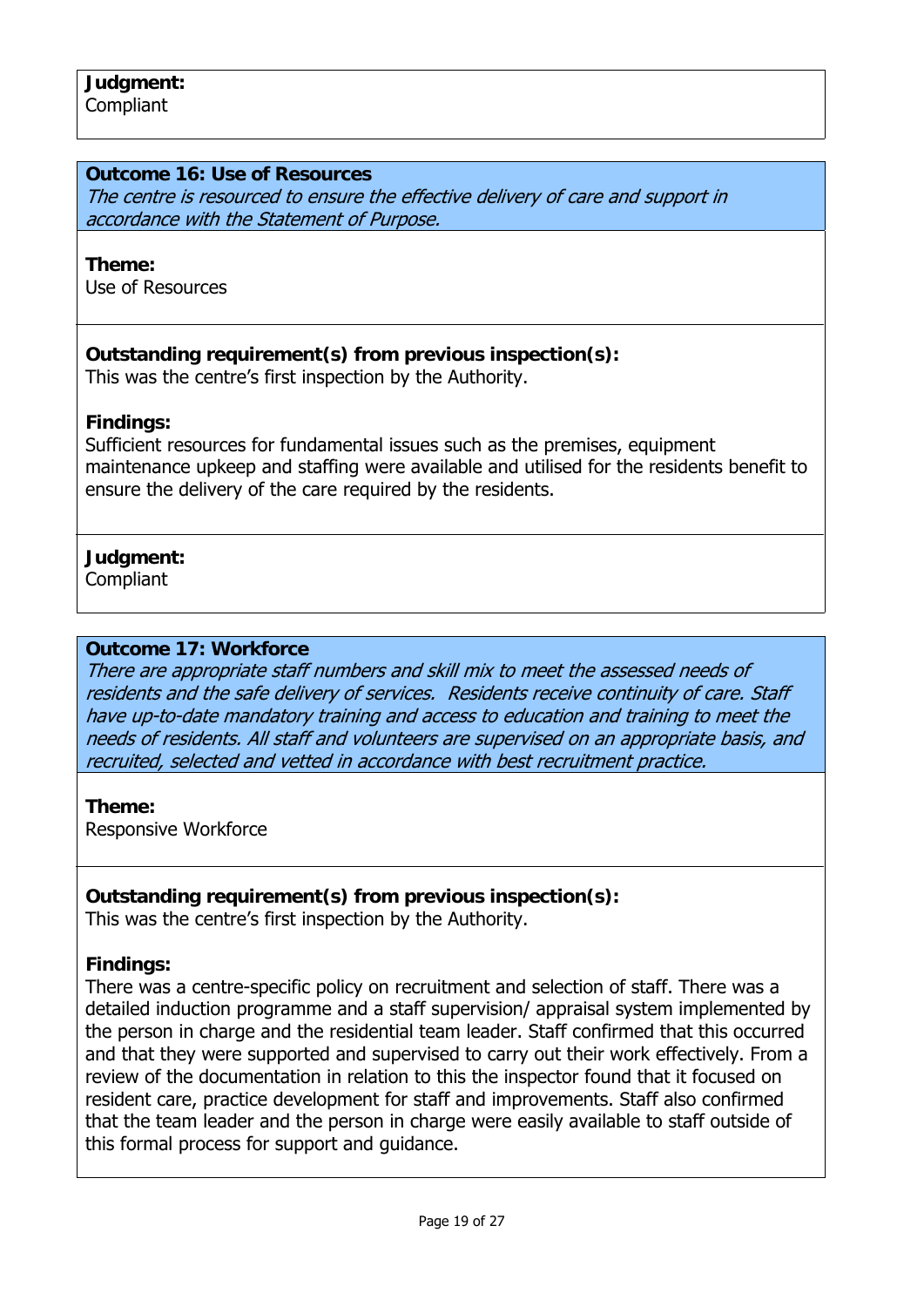There was an actual and planned roster available. In accordance with the low support needs of the residents, one staff was available in the afternoons from 17:00hrs to 22:00hrs and at weekends in the afternoons and evenings. There were no overnight staff available but contact arrangements were clearly defined in the event of any emergency. The residents were familiar with these and explained how they had worked on the occasions they were used.

A total of four staff were assigned to the centre but there were two primary staff who were consistently available to the residents.

A review of the residents' personal plans, discussion with staff and the residents, indicated that a review of the deployment of staff was required. Issues identified were some residents requiring more individual supports, a high level of administration work and the lack of availability of sleep over staff at night. Some of the findings in outcome 5 Social Care may also be accounted for as staff do not have sufficient time to undertake planning, review and maintain the documentation.

The person in charge and the regional manger agreed to review this. The later issue may be resolved as a proposed admission would require sleep over staff due to a medical condition.

The service is a social care model and residents' assessments indicated that they did not require fulltime nursing care. If nursing support or advice was required this was available within the local region and would be accessed via the community services. Examination of a sample of personnel files showed good practice in recruitment procedures for staff with all the required documentation sourced and verified prior to taking up appointments. No volunteers were used in the centre.

Examination of the training matrix demonstrated a commitment to ensuring staff had the competencies to carry out their duties. All mandatory training was up-to-date for the staff including fire training, manual handling, the protection of vulnerable adults and medication management, MAPA (a system for the prevention and management of behaviour that is challenging).The training records also indicated that staff had appropriate social care training to degree level.

As detailed under Outcome 8 Safe Guarding and Safety some consideration should be given to the provision of training for staff in supporting residents with mental health issues and the provider agreed to review this.

There were weekly team and or multidisciplinary meetings and the records examined showed that the communication systems were effective to ensure consistency of care for the residents.

Staff were observed to be competent, knowledgeable of the residents' needs and personal plans, respectful, fully engaged with and supportive of the residents at all times during the process. Residents stated to the inspector that they were comfortable with and well supported by their staff.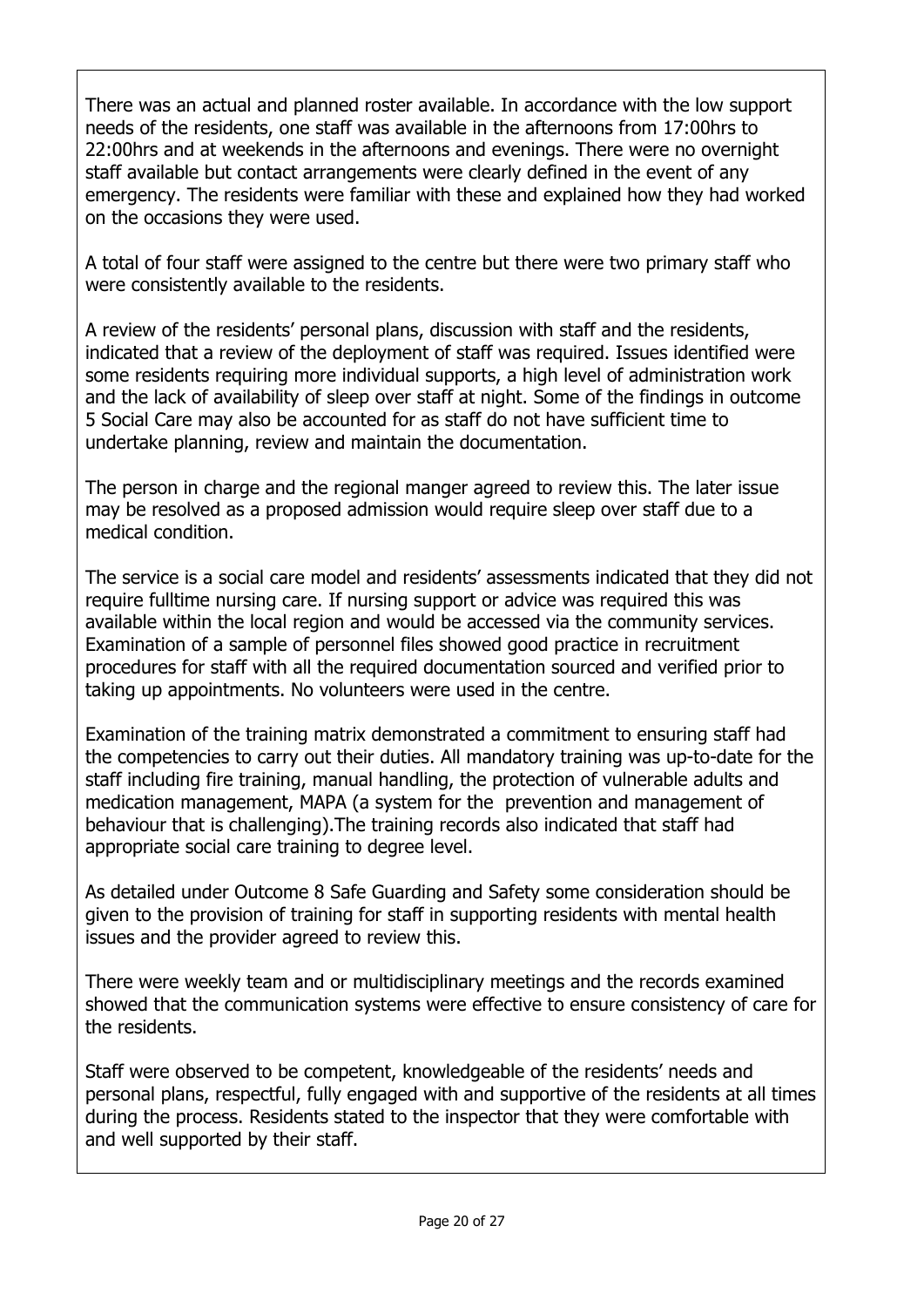#### **Outcome 18: Records and documentation**

The records listed in Part 6 of the Health Act 2007 (Care and Support of Residents in Designated Centres for Persons (Children and Adults) with Disabilities) Regulations 2013 are maintained in a manner so as to ensure completeness, accuracy and ease of retrieval. The designated centre is adequately insured against accidents or injury to residents, staff and visitors. The designated centre has all of the written operational policies as required by Schedule 5 of the Health Act 2007 (Care and Support of Residents in Designated Centres for Persons (Children and Adults) with Disabilities) Regulations 2013.

**Theme:** 

Use of Information

# **Outstanding requirement(s) from previous inspection(s):**

This was the centre's first inspection by the Authority.

#### **Findings:**

The inspector found that the records required by regulation in relation to residents, including medical records, assessment and personal plans were not easily retrievable and complete.

All of the required policies were in place. Documents such as the residents guide and directory of residents were available. The inspector saw that insurance was current. Reports of other statutory bodies were also available.

#### **Judgment:**

Non Compliant - Moderate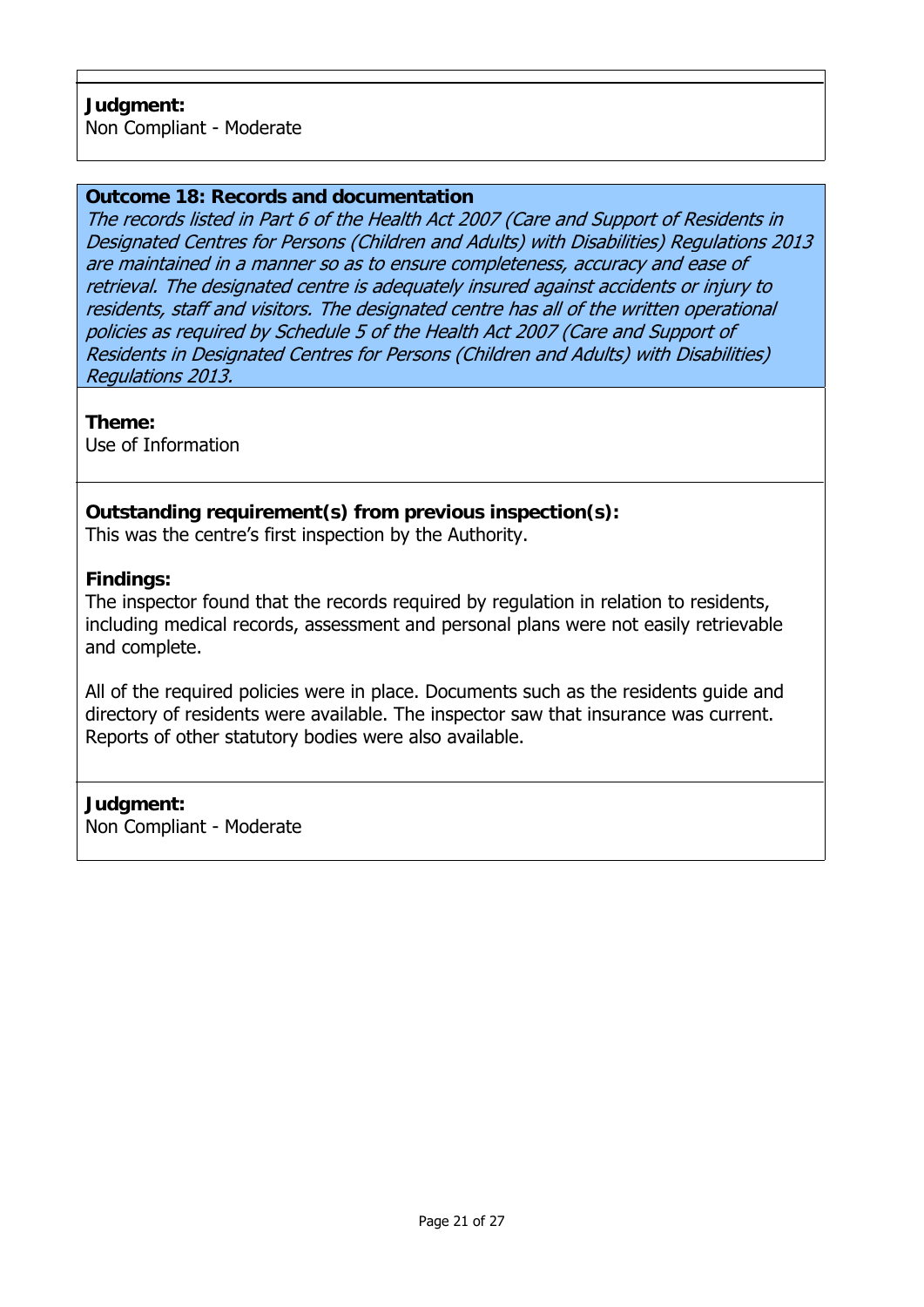#### **Closing the Visit**

At the close of the inspection a feedback meeting was held to report on the inspection findings.

#### **Acknowledgements**

The inspector wishes to acknowledge the cooperation and assistance of all the people who participated in the inspection.

### **Report Compiled by:**

Noelene Dowling Inspector of Social Services Regulation Directorate Health Information and Quality Authority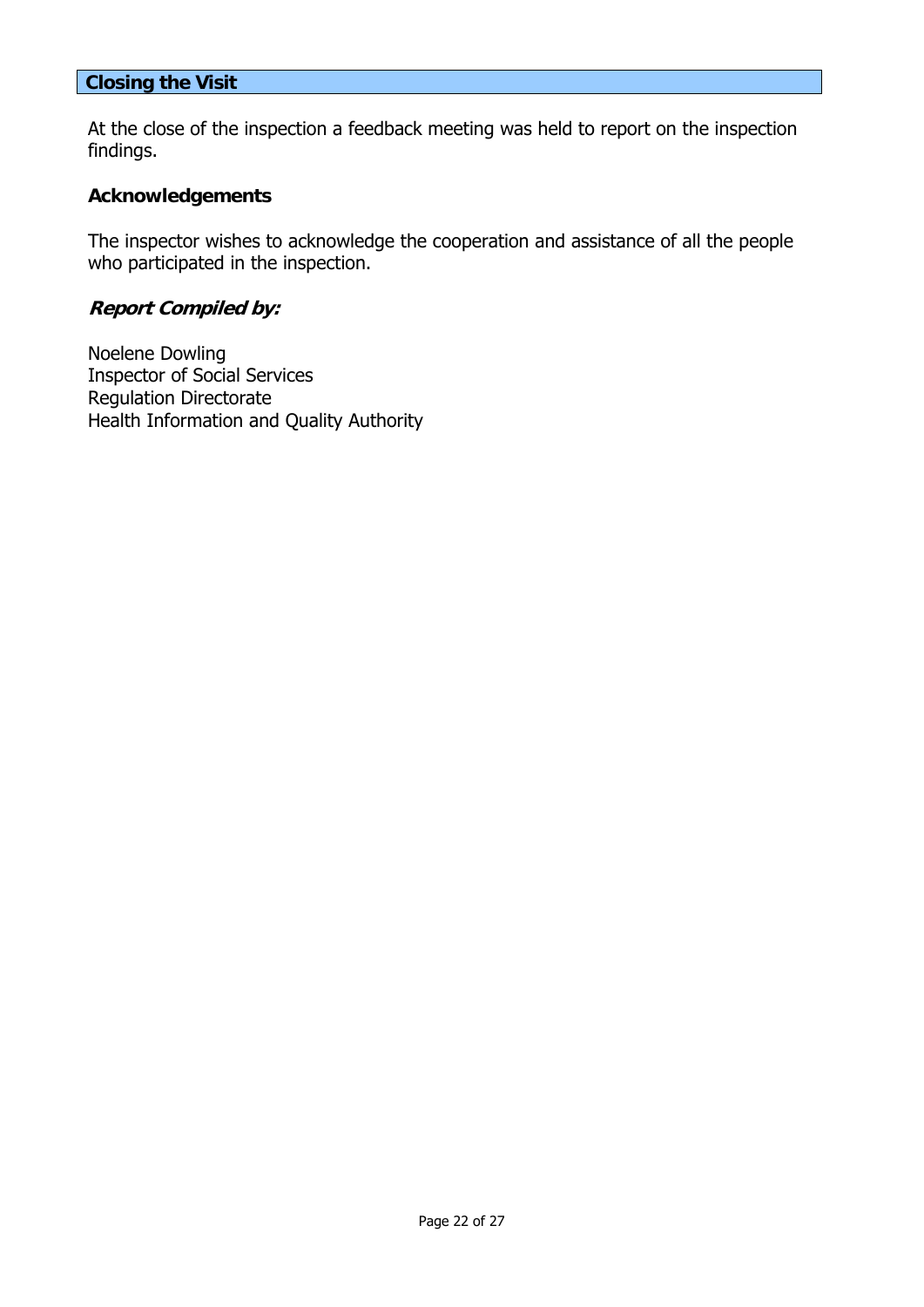# **Health Information and Quality Authority Regulation Directorate**



# **Action Plan**

An tÚdarás Um Fhaisnéis agus Cáilíocht Sláinte

Provider's response to inspection report<sup>1</sup>

| Centre name:        | A designated centre for people with disabilities<br>operated by Brothers of Charity Services South<br>East |
|---------------------|------------------------------------------------------------------------------------------------------------|
|                     |                                                                                                            |
| <b>Centre ID:</b>   | OSV-0005098                                                                                                |
|                     |                                                                                                            |
| Date of Inspection: | 16 February 2016                                                                                           |
|                     |                                                                                                            |
| Date of response:   | 29 March 2016                                                                                              |
|                     |                                                                                                            |

#### **Requirements**

This section sets out the actions that must be taken by the provider or person in charge to ensure compliance with the Health Act 2007 (Care and Support of Residents in Designated Centres for Persons (Children And Adults) With Disabilities) Regulations 2013, Health Act 2007 (Registration of Designated Centres for Persons (Children and Adults with Disabilities) Regulations 2013 and the National Standards for Residential Services for Children and Adults with Disabilities.

All registered providers should take note that failure to fulfil your legal obligations and/or failure to implement appropriate and timely action to address the non compliances identified in this action plan may result in enforcement action and/or prosecution, pursuant to the Health Act 2007, as amended, and Regulations made thereunder.

#### **Outcome 01: Residents Rights, Dignity and Consultation**

**Theme:** Individualised Supports and Care

#### **The Registered Provider is failing to comply with a regulatory requirement in the following respect:**

Adequate review and access to external support for residents to resolve on-going issues regarding the accommodation was not demonstrated.

<sup>1</sup>  $<sup>1</sup>$  The Authority reserves the right to edit responses received for reasons including: clarity; completeness; and,</sup> compliance with legal norms.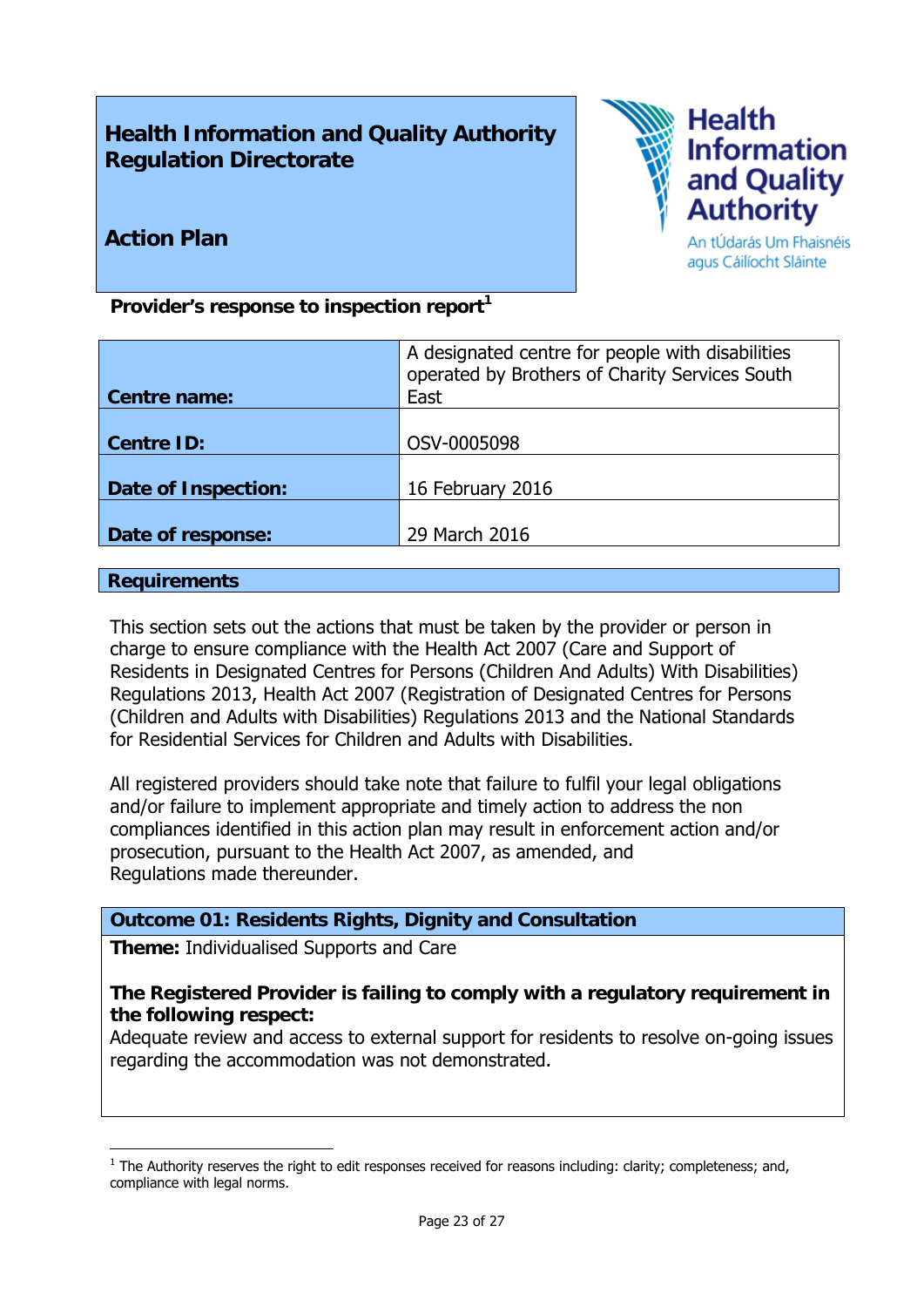#### **1. Action Required:**

Under Regulation 09 (2) (a) you are required to: Ensure that each resident, in accordance with his or her wishes, age and the nature of his or her disability, participates in and consents, with supports where necessary, to decisions about his or her care and support

#### **Please state the actions you have taken or are planning to take:**

Additional resources will be available to the Designated Centre following to admission of another resident.

#### **Proposed Timescale:** 20/04/2016

#### **Outcome 05: Social Care Needs**

**Theme:** Effective Services

#### **The Person in Charge (PIC) is failing to comply with a regulatory requirement in the following respect:**

Residents personal plans were not reviewed annually as required.

#### **2. Action Required:**

Under Regulation 05 (6) you are required to: Ensure that residents' personal plans are reviewed annually or more frequently if there is a change in needs or circumstances.

# **Please state the actions you have taken or are planning to take:**

All individual plans will be reviewed as soon as possible.

**Proposed Timescale:** 30/06/2016

**Theme:** Effective Services

#### **The Person in Charge (PIC) is failing to comply with a regulatory requirement in the following respect:**

The reviews of the personal plans held were not consistently multidisciplinary or informed by the multidisciplinary assessments.

#### **3. Action Required:**

Under Regulation 05 (6) (a) you are required to: Ensure that personal plan reviews are multidisciplinary.

#### **Please state the actions you have taken or are planning to take:**

A multidisciplinary team review of all Plans will be effected.

**Proposed Timescale:** 30/06/2016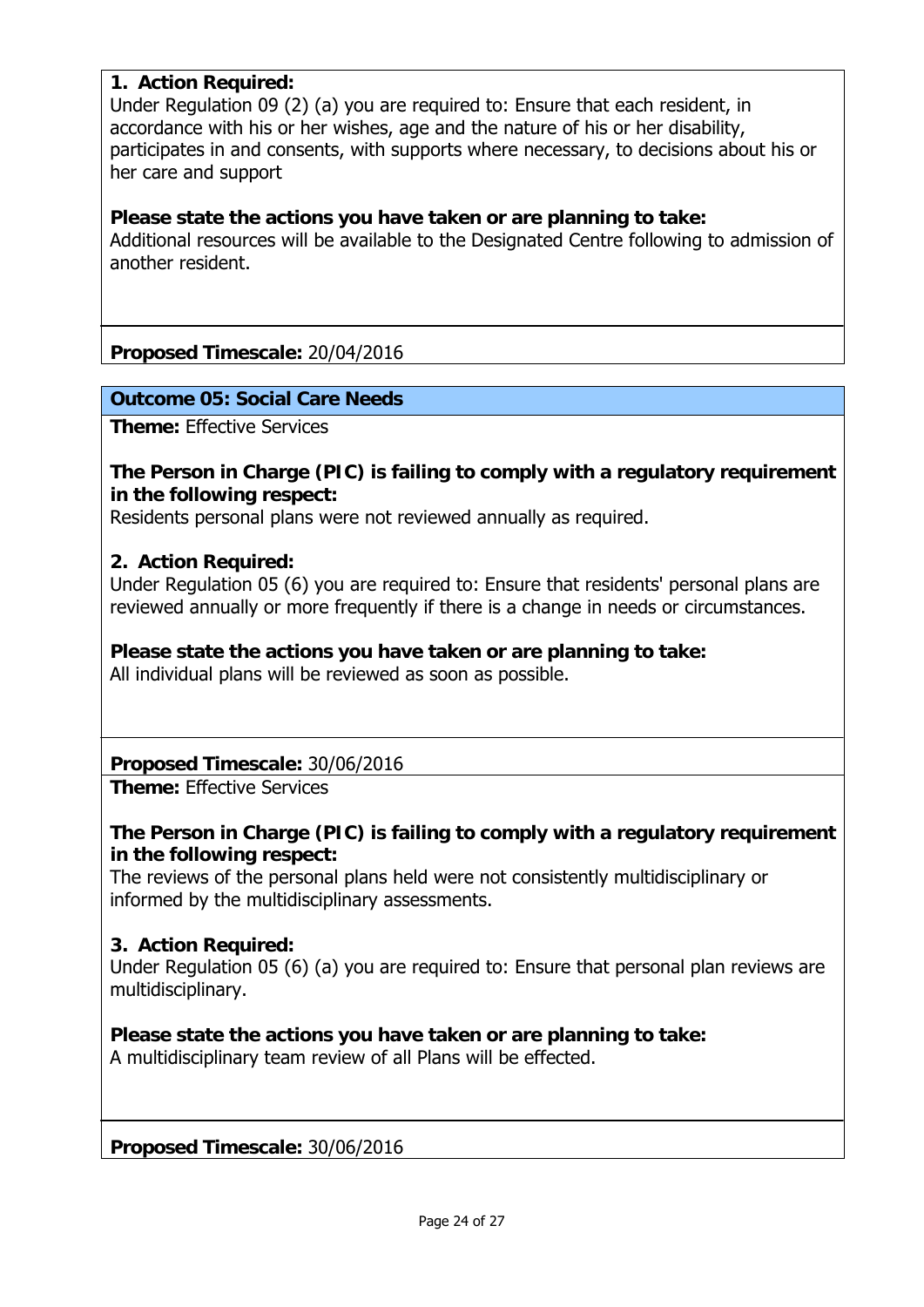#### **Theme:** Effective Services

# **The Person in Charge (PIC) is failing to comply with a regulatory requirement in the following respect:**

Personal plans were not consistently comprehensive: One had no goals for achievement identified and another did not detail the support needed for specific needs.

#### **4. Action Required:**

Under Regulation 5 (4) (c) you are required to: Prepare a personal plan for the resident no later than 28 days after admission to the designated centre which is developed through a person centred approach with the maximum participation of each resident, in accordance with the resident's wishes, age and the nature of his or her disability.

#### **Please state the actions you have taken or are planning to take:**

- A review of all assessments and personal plans to identify gaps will be undertaken
- Amended personal plans will be completed with action plans.

**Proposed Timescale:** 30/06/2016

#### **Outcome 07: Health and Safety and Risk Management**

**Theme:** Effective Services

#### **The Registered Provider is failing to comply with a regulatory requirement in the following respect:**

The necessity for fire doors in the apartment had not been assessed.

#### **5. Action Required:**

Under Regulation 28 (3) (a) you are required to: Make adequate arrangements for detecting, containing and extinguishing fires.

#### **Please state the actions you have taken or are planning to take:**

• An assessment of fire precautions will be addressed in conjunction with the publication of Fire Regulations for Designated Centres for people with Disabilities. • An assessment of the doors at the centre will be carried out to ensure they are compliant with Fire Regulations.

**Proposed Timescale:** 31/07/2016

# **Outcome 08: Safeguarding and Safety**

**Theme:** Safe Services

#### **The Person in Charge (PIC) is failing to comply with a regulatory requirement in the following respect:**

Behaviours which were evident were not consistently recognised as requiring planned interventions to support the residents.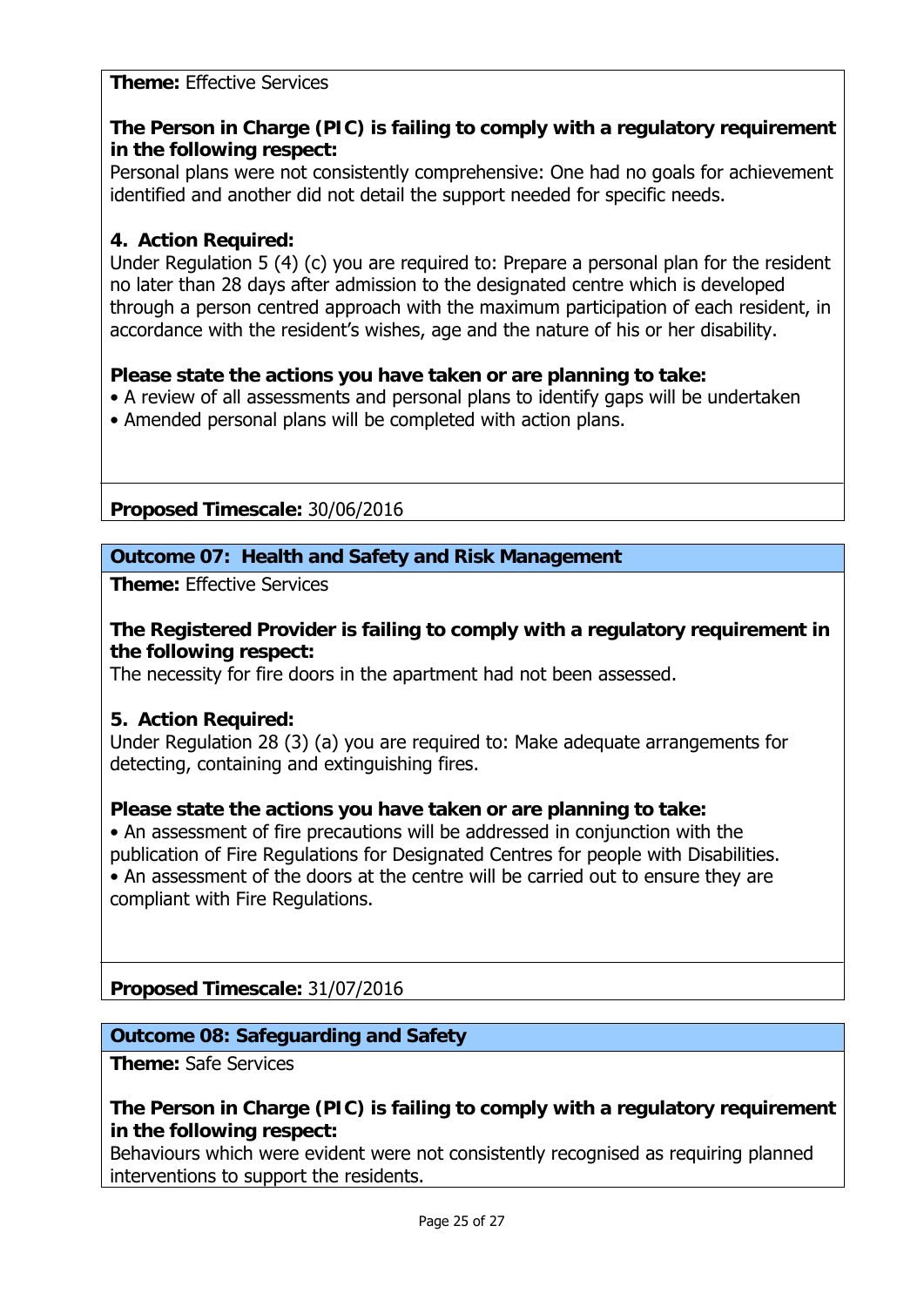# **6. Action Required:**

Under Regulation 07 (1) you are required to: Ensure that staff have up to date knowledge and skills, appropriate to their role, to respond to behaviour that is challenging and to support residents to manage their behaviour.

#### **Please state the actions you have taken or are planning to take:**

• Staff training in recognising and managing challenging Behaviours will be undertaken. • Up to date Behaviour Support Plans will be put in place to ensure the safety of residents.

#### **Proposed Timescale:** 31/07/2016

**Theme:** Safe Services

#### **The Registered Provider is failing to comply with a regulatory requirement in the following respect:**

Safeguarding plans were not sufficiently developed or robust to take account of the risks identified and to manage them.

#### **7. Action Required:**

Under Regulation 08 (2) you are required to: Protect residents from all forms of abuse.

#### **Please state the actions you have taken or are planning to take:**

• A robust safeguarding plan will be developed and implemented for all residents.

• With the increased staffing at the centre, this will support the implementation of robust safeguarding systems to ensure the safety of individuals.

#### **Proposed Timescale:** 20/04/2016

**Theme:** Safe Services

# **The Person in Charge (PIC) is failing to comply with a regulatory requirement in the following respect:**

Records of some incidents did not demonstrate clarity of actions or outcomes or cessation.

#### **8. Action Required:**

Under Regulation 08 (3) you are required to: Investigate any incident, allegation or suspicion of abuse and take appropriate action where a resident is harmed or suffers abuse.

#### **Please state the actions you have taken or are planning to take:**

- A review of Residents Risk Assessments will be carried out
- For those Residents assessed to be more at Risk, they will have a more robust
- Safeguarding plan designed and implemented for them.

• Staff training and understanding of these plans will be carried out